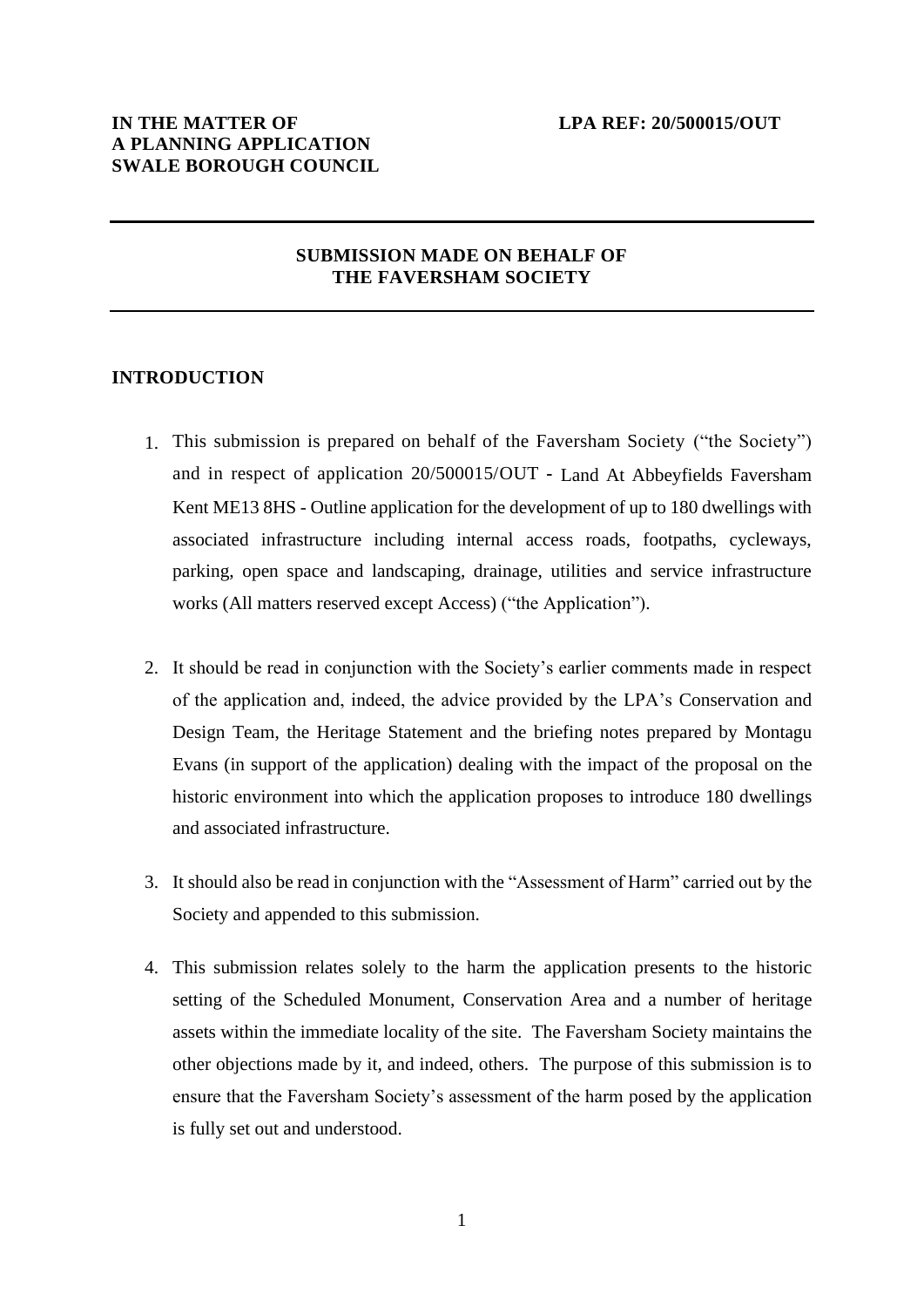5. Further, the Society, in undertaking the assessment, has identified that Abbey Fields, and the field to the South East of Abbey Farm, are in and of themselves heritage assets and should be recognised as "non-designated" heritage assets by the LPA. The LPA is invited to consider this issue with a view to confirming that it will recognise the fields as Heritage Assets as per the Glossary to the NPPF.

### **Summary**

- 6. The Faversham Society considers that the Conservation and Design Team have erred in their assessment of the harm that the proposal set out within the application has upon the former Royal Abbey of St. Saviours ("Faversham Abbey") (a Scheduled Monument), the medieval buildings and the surviving landscape associated with the Abbey and its monastic farm ("Abbey Farm") and the Conservation Area. A number of heritage assets survive locally to the site including a number of Grade I, II and II\* buildings – some of which have a direct link with Faversham Abbey and others which are important to understand the development of the Town.
- 7. The Faversham Society considers that, contrary to the assessment by the Conservation and Design Team, the application poses substantial harm to the significance of the Scheduled Monument, the heritage assets within the locality of the site and the Conservation area by the near final erosion of the historic environment with the removal of the site as an important area of open farmland, leading out into the open countryside into which Faversham Abbey and the Town were originally developed. The proposal represents the destruction of an important and significant area of open land that evidences the remaining link between the Scheduled Monument and the historic built centre and the open countryside. This has a direct, and adverse, impact on the historic setting of Faversham Abbey and the historic centre of the Town.
- 8. Should the Faversham Society's assessment of harm not be accepted, and it remains felt that the harm posed is "less than substantial" then it is clear that the public benefits of the proposal are not sufficient to outweigh the less than substantial harm identified. The site subject to this application should not be considered to be an "easy way" to assist Swale to deliver 180 homes simply because of its location to the Town. Real care needs to be taken in assessing the proposal's impact on the heritage assets. This is a requirement set out within Statute and the NPPF – and is discussed in what follows.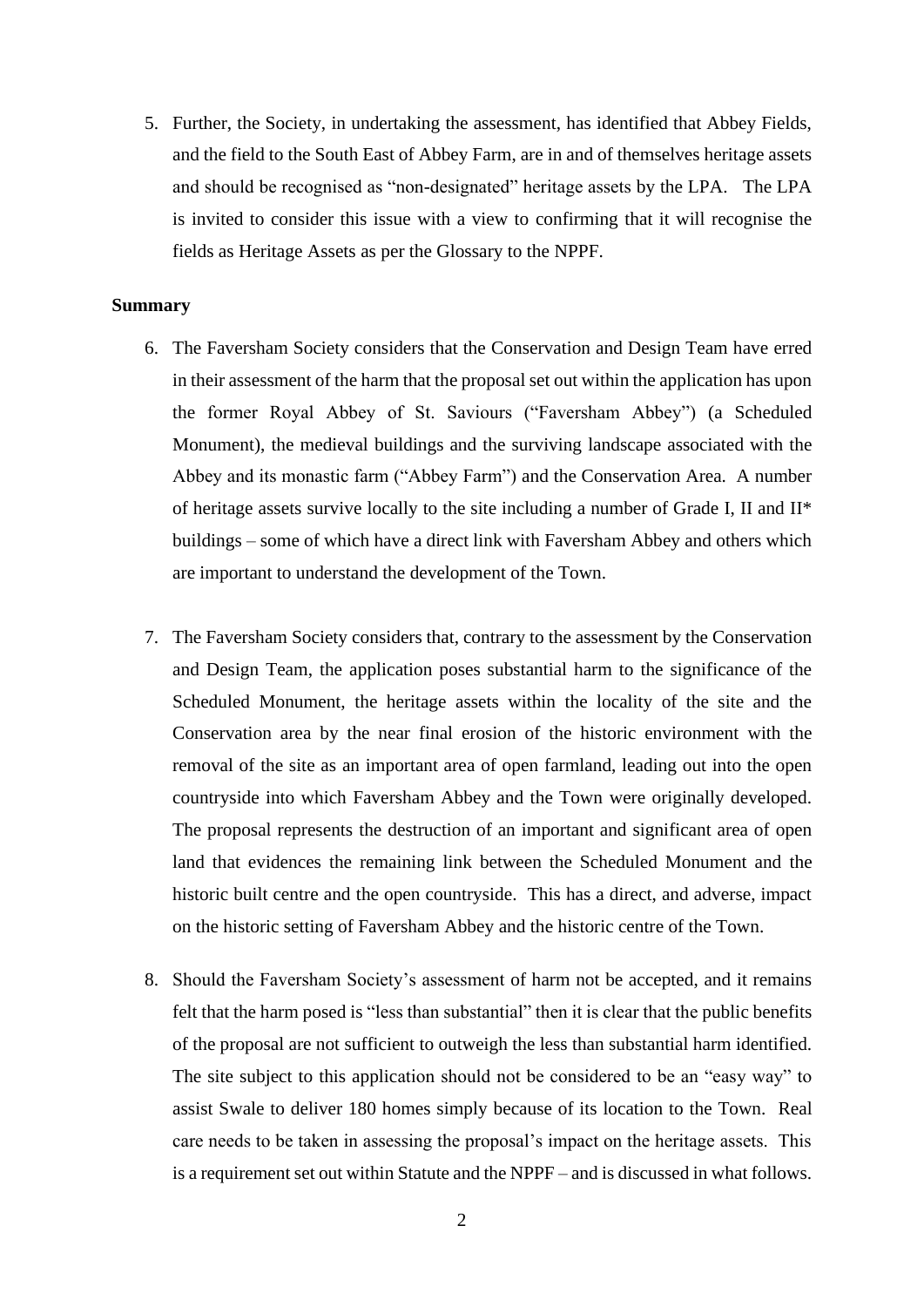9. The application should be refused due to the harm it would cause to the historic environment. This is without prejudice to the other cogent and valid reasons for refusing permission advanced by the Faversham Society and others.

# **The Faversham Society**

- 10. The LPA will be familiar with the role and work of the Society within the local community. Indeed, The Society welcomes the acknowledgement in the Design and Conservation Team's addendum to its original advice note ("the Addendum Note") (dated 10th September 2021) that the Society *"has a good understanding of the morphology and overall heritage interest in the town*".
- 11. The Society is a long established charity, aiming to preserve the heritage of Faversham and to educate the public accordingly<sup>1</sup>. It has the registered the following charitable objective on the Register of Charities:

*"To educate and inform the public in the geography, history, natural history and architecture of Faversham and the surrounding area.* 

*To secure the preservation, protection, development and improvement of features of historic or public interest in Faversham and the surrounding area.* 

*To preserve for the people of Faversham, of the surrounding area, and of the nation, the historical, architectural and constructional heritage that may exist in and around Faversham in buildings (including any building defined in section 336 of the town & country planning act 1990) of particular beauty or historical, architectural or constructional interest.* 

*To promote high standards of planning and architecture in or affecting Faversham and the surrounding area."*

<sup>1</sup> [https://register-of-charities.charitycommission.gov.uk/charity-search/-/charity-details/4049295/charity](https://register-of-charities.charitycommission.gov.uk/charity-search/-/charity-details/4049295/charity-overview)[overview](https://register-of-charities.charitycommission.gov.uk/charity-search/-/charity-details/4049295/charity-overview)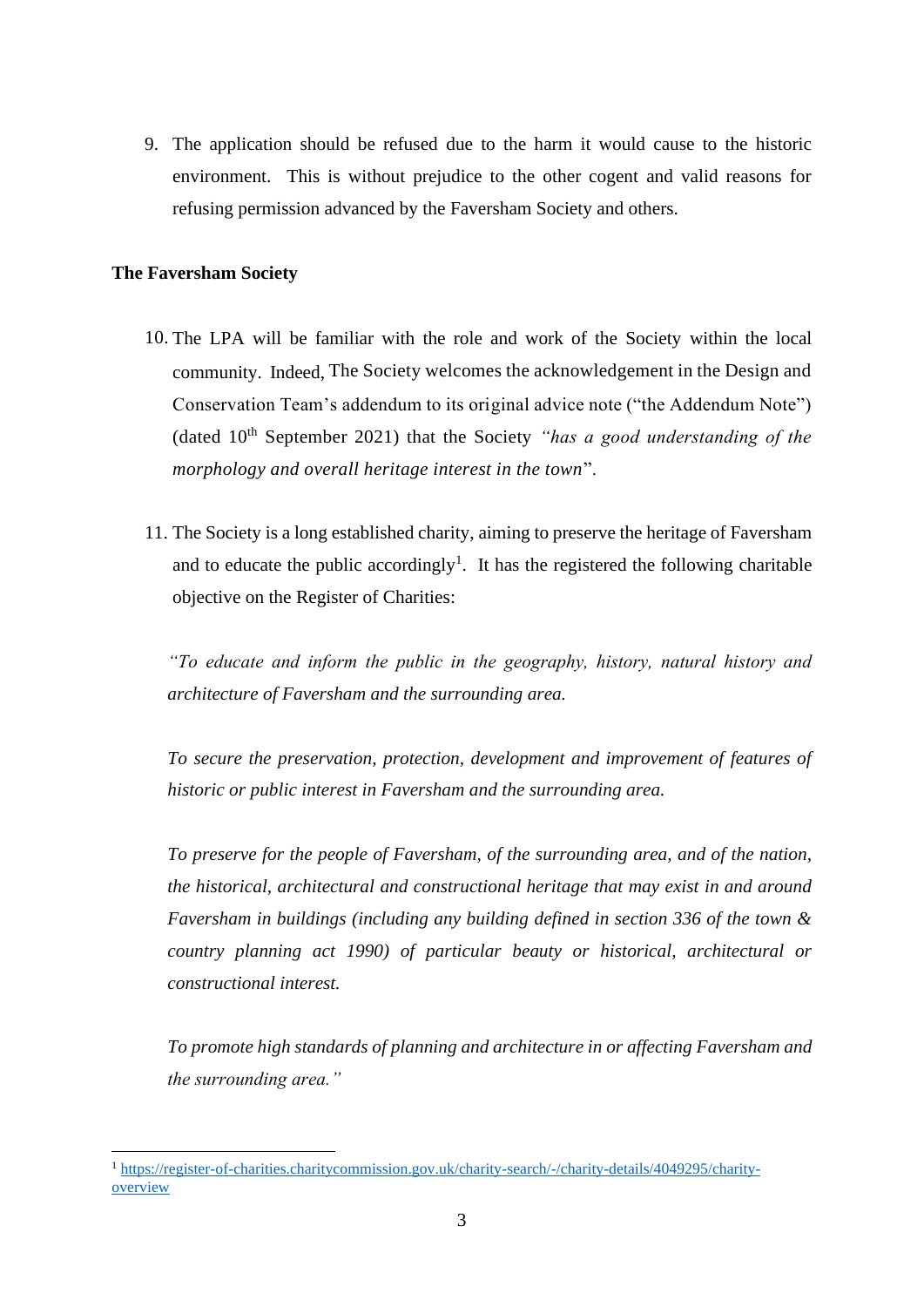It is in pursuit of this objective that the Society is interested in and engaging with this application. It will already be clear to the LPA that the Society objects strongly to the application, on a number of grounds. This submission is provided in support of the Society's contention that the proposal will have an irreversible adverse impact on the historic area and setting of the Scheduled Monument, heritage assets (including locally and nationally important listed buildings), Conservation Area and indeed the historic outlook from the town.

# **The Site**

12. The Society prefers its description of the site to that set out by the Appellant, and maintains it. That description is neatly encapsulated in the Addendum Report as follows:

*Abbey Fields abuts the east boundary of the Faversham Conservation Area. The character of the landscape immediately within the Conservation Area here is one of historically and visually significant open space (itself a rare feature within the Conservation Area as a whole). Among other things this space provides part of the historic setting of the nationally important group of Grade II\* and Grade I listed house and barns, built for the monastic community of Faversham Abbey. The Conservation Area landscape here remains essentially medieval in origin - all of it, including the Cooksditch Stream, related to the workings of the former Abbey. This gives the area a unique special character.* 

*Prior to the mid c19 with the arrival of the railway branch to the Creek, this agricultural land around the former Abbey site extended eastwards as further fields - Abbey Fields, once the 'Great Field' - to the horizon. Notwithstanding the narrow incursion of the railway line (now a road), this remains so today - the open agricultural land of Abbey Fields forms the east side setting of this part of the CA. Nowhere else, apart perhaps from in a small way at Standard Quay, does the historic town retain its pre-industrial, pre-C20, relationship with what was its millennial agricultural surroundings. Everywhere else in the town the link with the countryside has been severed by later developments of varying quality*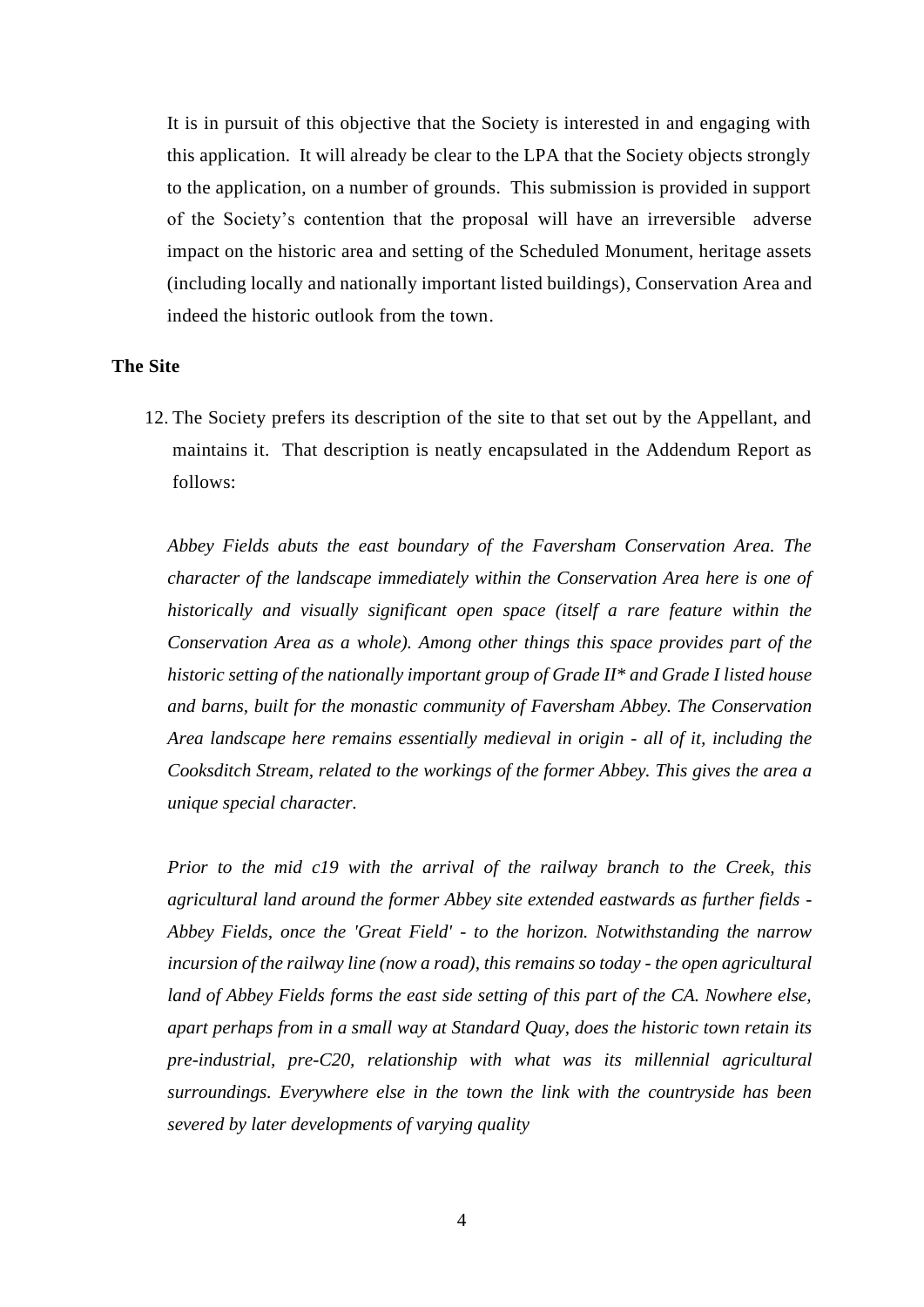*That Abbey Fields was exploited for brickearth and that scrub has grown up along the line of the old railway makes no difference to the fact that this is literally the last major place in Faversham where the historic and aesthetic relationship between the ancient town and its countryside survives, can be seen, can be experienced and understood. The urbanisation arising from the residential development of Abbey Fields will destroy the Conservation Area's last major, historic, link between town and country. It will thus severely damage the setting of the Abbey Farm buildings and of the Conservation Area and greatly reduce the potential for 'understanding' in what is left.*

- 13. Section 3 of the Design and Conservation Team, in their Advice Note of  $27<sup>th</sup>$ February 2020 ("the Advice Note"), identifies the fact that the Conservation Area is a spatial designated heritage asset, that would wrap around the proposal on two short sections in the northwest corner of the proposed site.
- 14. The Advice Note continues, in Section 3, to list and describe the designated heritage assets upon which the proposal will have, in the Society's view, a substantial and harmful impact upon their historic setting.
- 15. In respect of the Site, it should be noted that CPRE Kent, in their comments of  $21<sup>st</sup>$ April 2021, have observed:

*We consider that the recent proposed amendments do nothing to alter our view that allowing this outline proposal will be harmful to the heritage assets of Faversham. I take this opportunity to record our objection to this planning application on the following grounds.* 

*The western edge of the proposals site abuts the Faversham Town Centre Conservation Area. The north east sector of the Area includes the site of the important 12th century royal Abbey of St Saviour, founded by King Stephen. It is a Scheduled Monument. Little remains today of the abbey itself apart from part of a gatehouse. However a pair of ancient barns, one Grade I listed and the other Grade II\*, survive in fine condition. These major heritage buildings, part of the abbey estate, lie about 200metres, one small field- width, from the edge of the proposal site. This edge lies on land that is raised*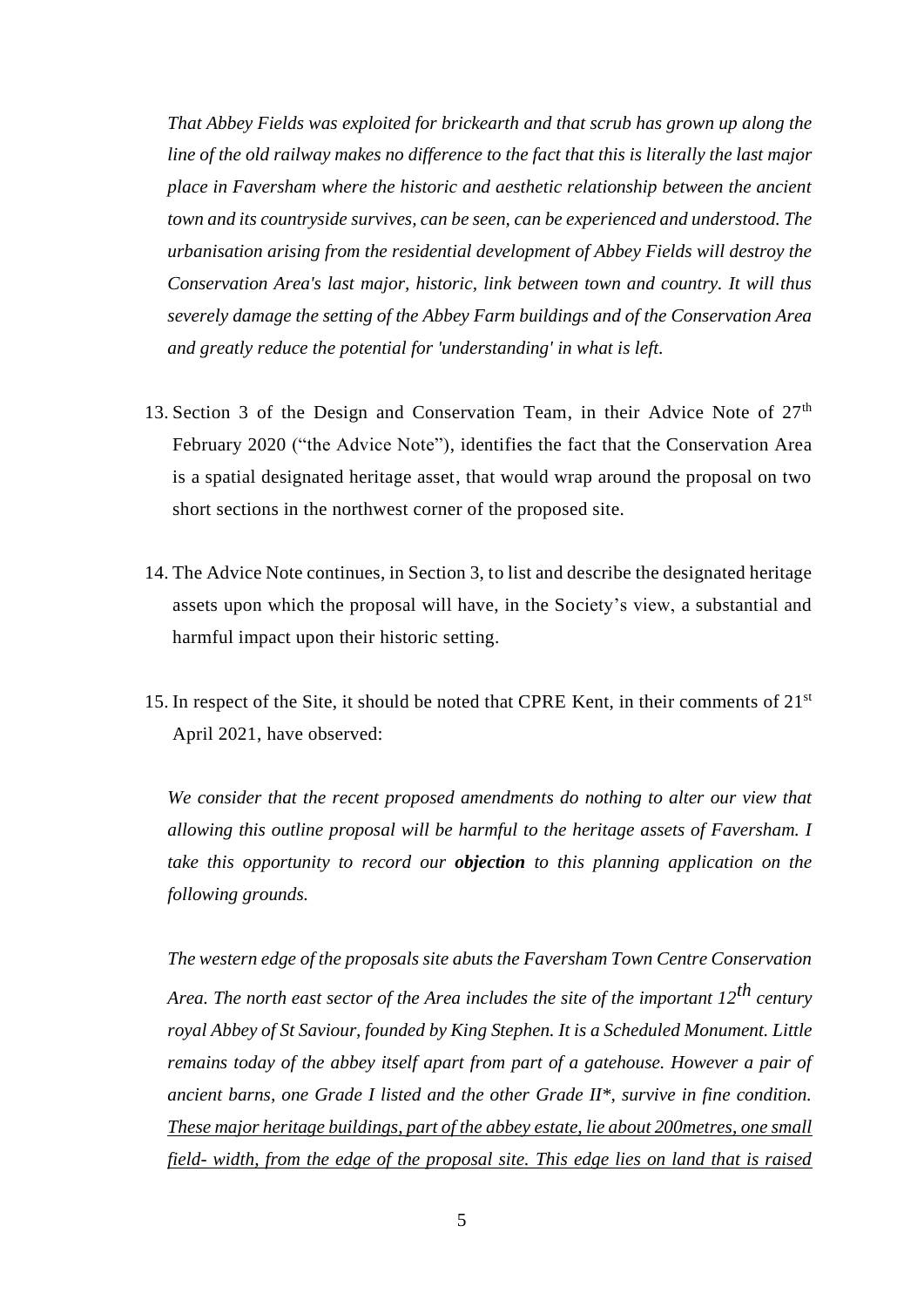*above the landform, and thus there is clear intervisibility between the site and the barns. It follows that the proposal site is part of the setting of these important buildings. We consider that the applicant has failed to show a clear and convincing justification for the substantial harm that the proposed development will cause to the setting of the barns. The proposal is thus contrary to the National Planning Policy Guidance as it relates to the conservation of historic assets.* 

*The remains of the abbey lie under the sports field of a school. This open space allows views from the heart of the royal town and port of Faversham out to the characterful coastal landscape to the north and east. Should this application be allowed these views, cherished by local residents and visitors alike, would be severely blocked. (Emphasis Added)*

## **The Conservation and Design Team's Assessment**

## *The Advice Note*

- 16. Understandably, the Advice Note focuses to a large degree on the inaccuracies and omissions from the Applicant's Design and Access Statement.
- 17. The Society broadly supports the Officer's comments and conclusions in the Advice note, with one notable exception – namely the level of harm the proposal was assessed to pose to the settings of the designated heritage assets. The Society's position is that the correct level of harm is one of "substantial harm", as opposed to "less than substantial harm" applied by the Officer.
- 18. The Officer's assessment in the Advice Note is somewhat perplexing. Everything set out by the Officer in 6(d) of the Advice Note points, in the Society's view, to a finding of substantial harm. In particular:

*I consider that the proposed residential development would create an 'enclave' or 'suburb' which would neither be in keeping with the character of the town nor that of the countryside or creek area to the east, north and northeast of the site. Such 'creeping' residential development would, I believe, above all, harm the setting of the conservation area by impacting detrimentally on its character and appearance both in*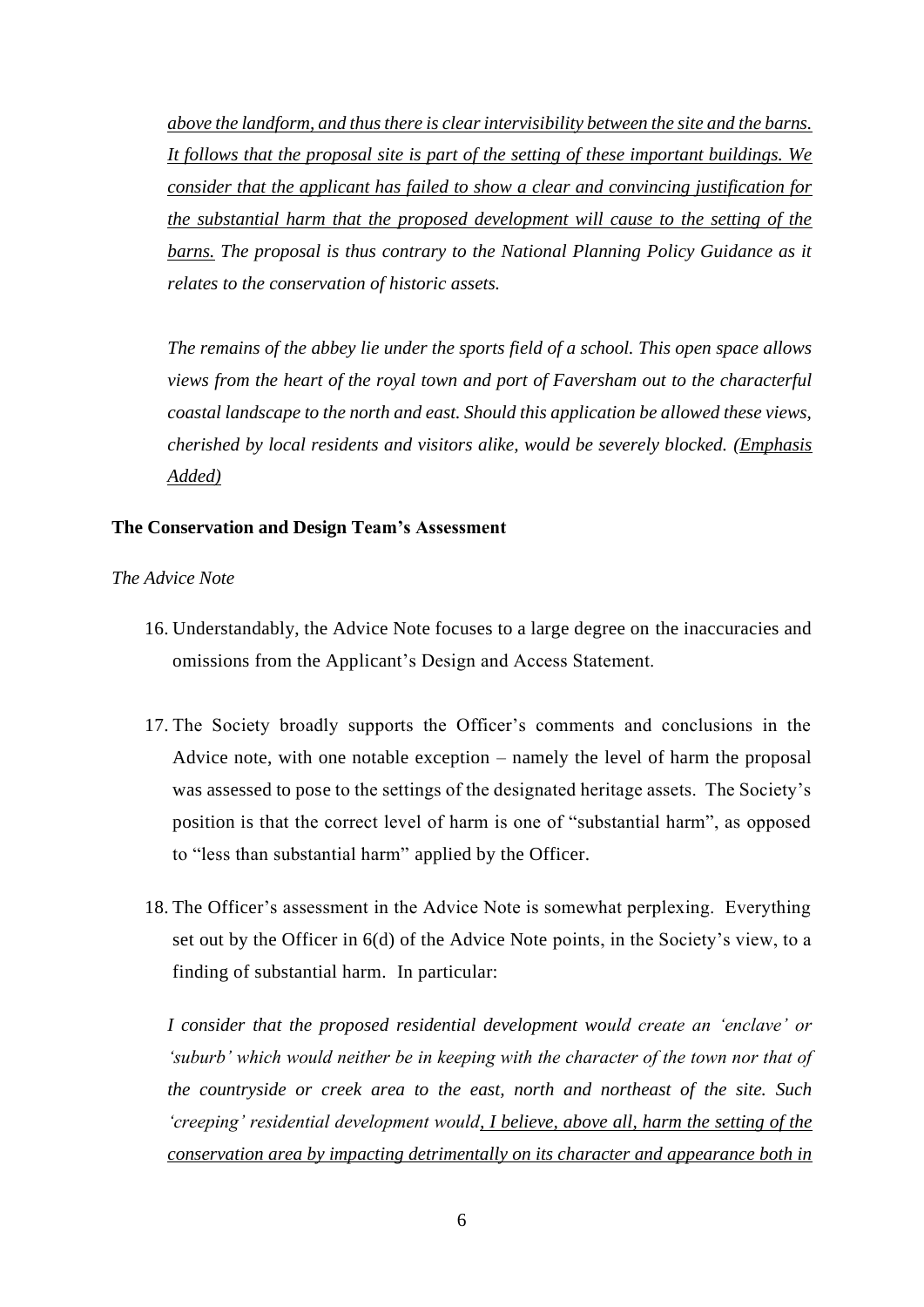*terms of views from and towards it. Furthermore, despite the buffer land proposed between the development and the SM, I believe the proposed development scheme may also implicate its wider visual setting.* 

*Heritage assets cannot be isolated from their setting but together with the built and natural environments they form part of a whole composition and a place in which each element forms an interconnectedness that is not easy to quantify in hard descriptions but which together form a particular assemblage of types of buildings within a landscape or landscapes typology/typologies.* 

*One of the charms and the beauty of Faversham is the remaining distinctiveness of character which still survives between that of the historic built centre of Faversham from the creek and countryside areas with the subject site Land at Abbeyfields forming part of the less unique and agricultural countryside character to the east of the site but merging into the watery Creek area to the north, with its weathered-looking, utilitarian buildings, boats and watery, marshy landscape which offer a unique and beautiful interlude between town and country and creating a charming character area of a certain wildness that survives despite the encroachment of pockets of development. There have been residential encroachments to the south and west whilst the subject site and the areas to the north and east as well as the immediate western fringes where the SM lies are still largely untouched.* 

*Notwithstanding the assessment and analysis within the framework of the Heritage Statement, I therefore consider that a dense development of the type proposed would greatly compromise the fragile landscape setting to the east of the heritage assets which of course is intimately connected to visual impact and therefore the impact on the significance of the heritage assets which have been identified.*

19. However, the Officer goes on to conclude that in terms of "visual impact" on the setting of the Heritage Assets, the harm is assessed as being "less than substantial" and that although the Officer *"…would caution that the impact on the Conservation Area, the Scheduled Monument and the complex of former Abbey buildings, notably*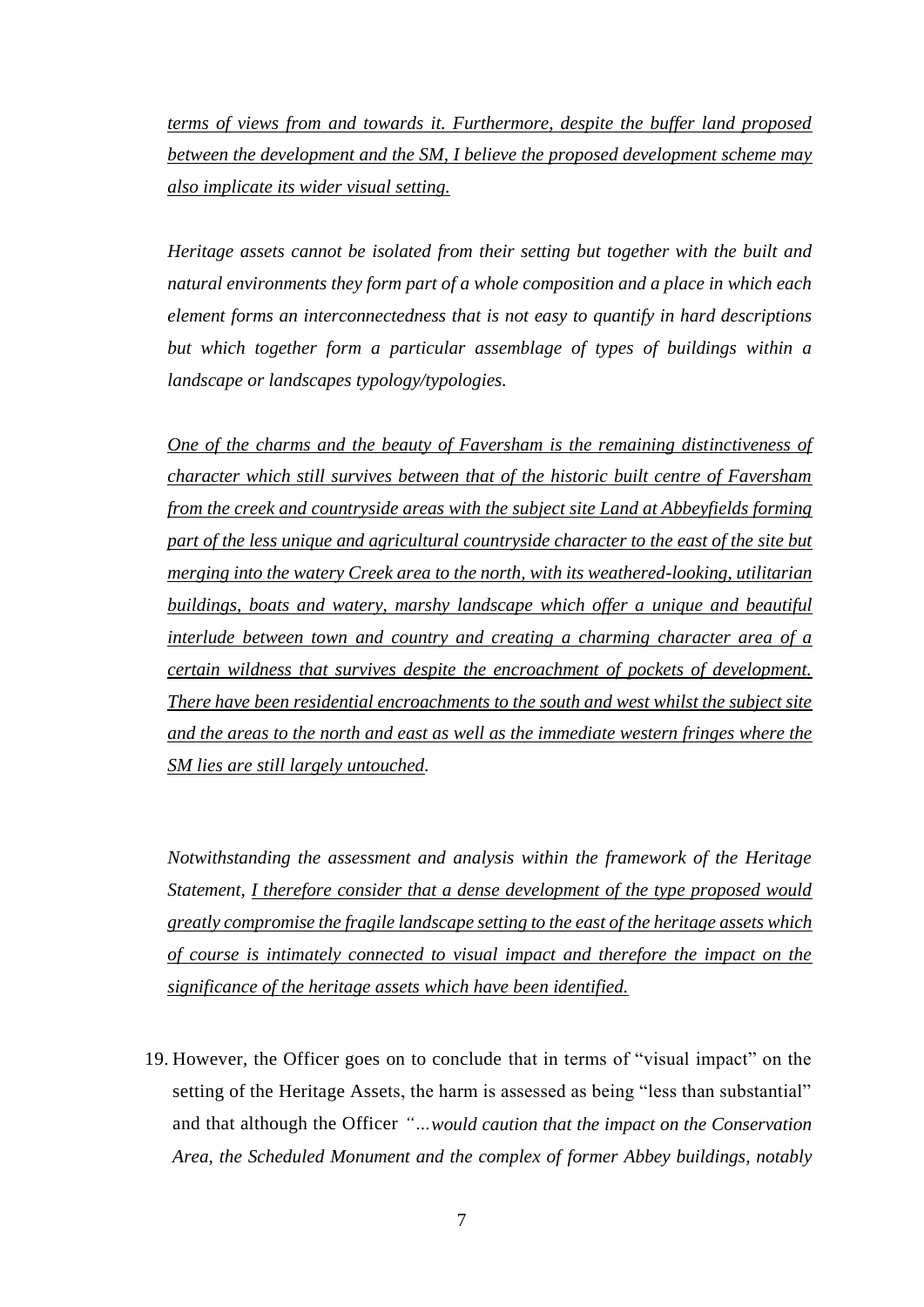*the Major and Minor barns could be considered to err towards 'substantial harm'. However this is not considered to be the case by the authors of the Heritage Statement and I would tend to defer to this view.".* It is unclear to the Society as to why, from all the material in front of her, the LPA's Officers would defer to the view put forward on behalf of the applicant as opposed to forming their own view.

20. That said, having identified "less than substantial harm" the Officer goes on to recommend that the application be rejected on the basis the public benefit of the proposal is not sufficient to outweigh the loss of significance to the:

*"…identified heritage assets some of which are of precious and high and rare significance. This is a speculative development which is not framed within a philanthropic, socially beneficial or community oriented development. Indeed, I would argue that the proposal would create a privileged housing enclave that would be devoid of any community spirit by the very lack of community buildings or pleasure gardens. I would therefore like to reference an 'arts and crafts' scheme such as Brentham Garden Suburb2 in Greater London which was an early C20 planned development of low cost rental homes which were built as aesthetically pleasing homes for working people to be provided with pleasant gardens, allotments, public spaces, a social club, sports facilities and grounds. The area, although now very expensive, continues to be community based and public spirited..."*

21. The Society, as a fall-back position, supports this assessment, however, it does not consider that any development (community minded or not) on the site that closes it off from the historic town or indeed the open countryside, can be said to be in the public benefit to the extent that it would outweigh the harm to the heritage assets.

# *The Addendum Note*

- 22. Following the submission of further revisions to the Application, including a note prepared by the applicant's Heritage Consultants, the LPA's Conservation and Design Team produced an addendum to their Advice Note.
- 23. Again, broadly speaking the Society agrees with the Officer's observations and conclusion, however, it remains perplexed as to how the Officer has reached the conclusion, based on the material provided in support and opposition to the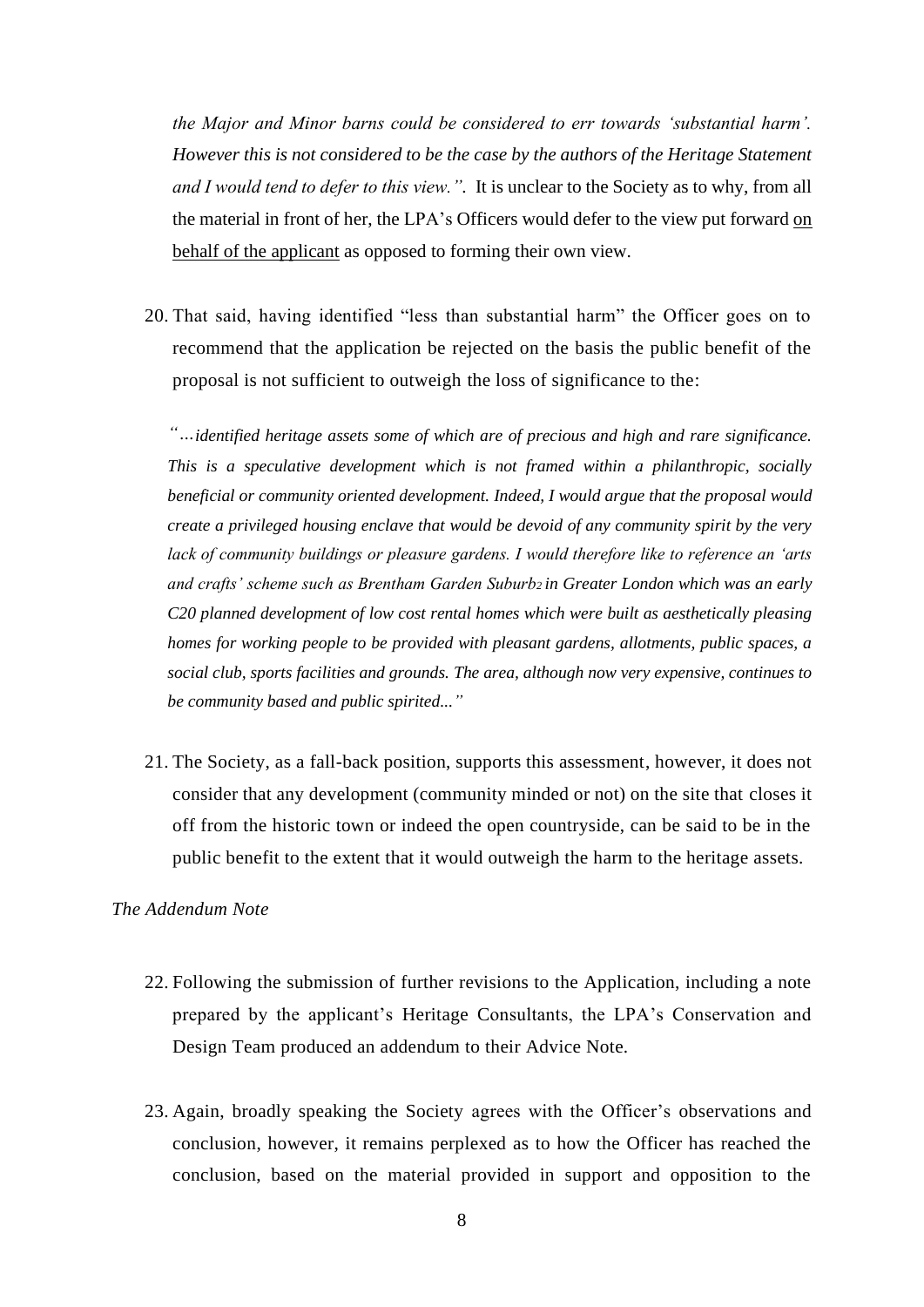application, that the level of harm proposed by the application falls *"within the less than substantial harm bracket in NPPF terms, this level of harm could be easily be mitigated, as suggested, without impacting materially on the public benefits of the scheme".*

- 24. Further, it is unclear as to how the Officer has attributed the level of *"heritage impact harm"* to one of being in the *"region of a lower to mid-level NPPF-Framed "less than substantial harm," impact…"*. There is no such "sliding scale" for less than substantial harm within the NPPF. It is clear from para 199 harm is either "substantial" or "less than substantial". The Court has accepted this position<sup>2</sup>. There are no degrees or "regions" within para 199 of the NPPF as the Officer appears to suggest. What is clear, however, is that the more important a heritage asset is, the greater the weight is to be attached to the preservation of it, or its setting, irrespective of whether or not the harm caused is substantial or less that substantial (again, para 199 NPPF).
- 25. The Society fundamentally disagrees with the Officer's assessment of the level of harm the application poses and, indeed, the Officer's view on the "public benefits of the scheme."
- 26. The Society has considered this note in some detail and with the assistance of Ray Harrison, AA Dipl; Dipl. Historic Building Studies IASS York, MIHBC. Appended to this submission is an analysis, undertaken by Mr. Harrison and the Society, that sets out its assessment of the level of harm posed by the application. The Society's assessment is at odds with that the Conservation and Design Team, in that the Society concludes that the level of harm, to the setting of the Scheduled Monument and other designated heritage assets, is substantial and, as such, permission should be refused.

# **Balancing the Application's Impact on Heritage Assets and Public Benefits**

27. It is accepted, it seems, by both the applicant and the LPA's Conservation and Design Team that the proposal set out in the application will affect the setting of

<sup>2</sup> See R(oao James Hall & Co) v City of Bradford MDC et Ors [2019] EWHC 2899 (Admin) at para 34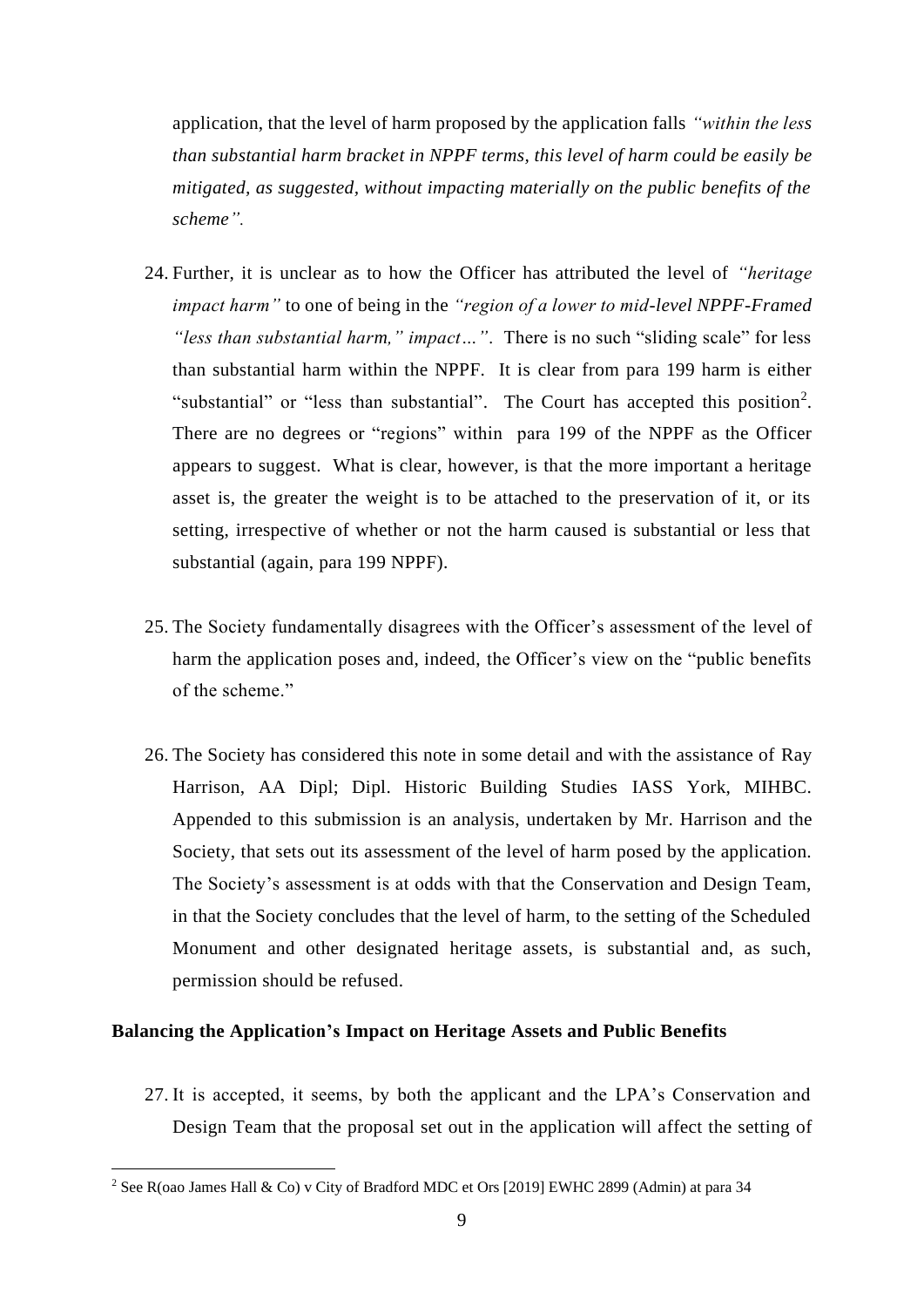listed buildings, a Scheduled Monument, and indeed, will have an impact on the conservation area.

- 28. It is important to set out clearly, the guidance issued in assessing the level or harm a proposal presents to a heritage asset (or, as in this case, assets).
- *The Planning (Listed Buildings and Conservation Areas) Act 1990*
- 29. In respect of the listed buildings, the LPA is required to assess the Application in accordance with s.66 of the Planning (Listed Buildings and Conservation Areas) Act 1990. S.66(1) provides:

*"In considering whether to grant planning permission or permission in principle for development which affects a listed building or its setting, the local planning authority or, as the case may be, the Secretary of State shall have special regard to the desirability of preserving the building or its setting or any features of special architectural or historic interest which it possesses." (Emphasis added)*

30. In respect of the Conservation Area, s.72(1) of the Planning (Listed Building and Conservation Areas) Act 1990 applies. This provides:

*"In the exercise, with respect to any buildings or other land in a conservation area, of any functions under or by virtue of any of the provisions mentioned in subsection (2), special attention shall be paid to the desirability of preserving or enhancing the character or appearance of that area. (Emphasis added)"*

## *The NPPF*

31. Chapter 16 of the NPPF (Conserving and Enhancing the Historic Environment)<sup>3</sup> also applies to the application. The following sets out the key paragraphs that the LPA will have to take into account in determining the application.

<sup>&</sup>lt;sup>3</sup> References to the NPPF in this submission are to the July 2021 edition. The references contained within the Advice Note are to the 2019 edition.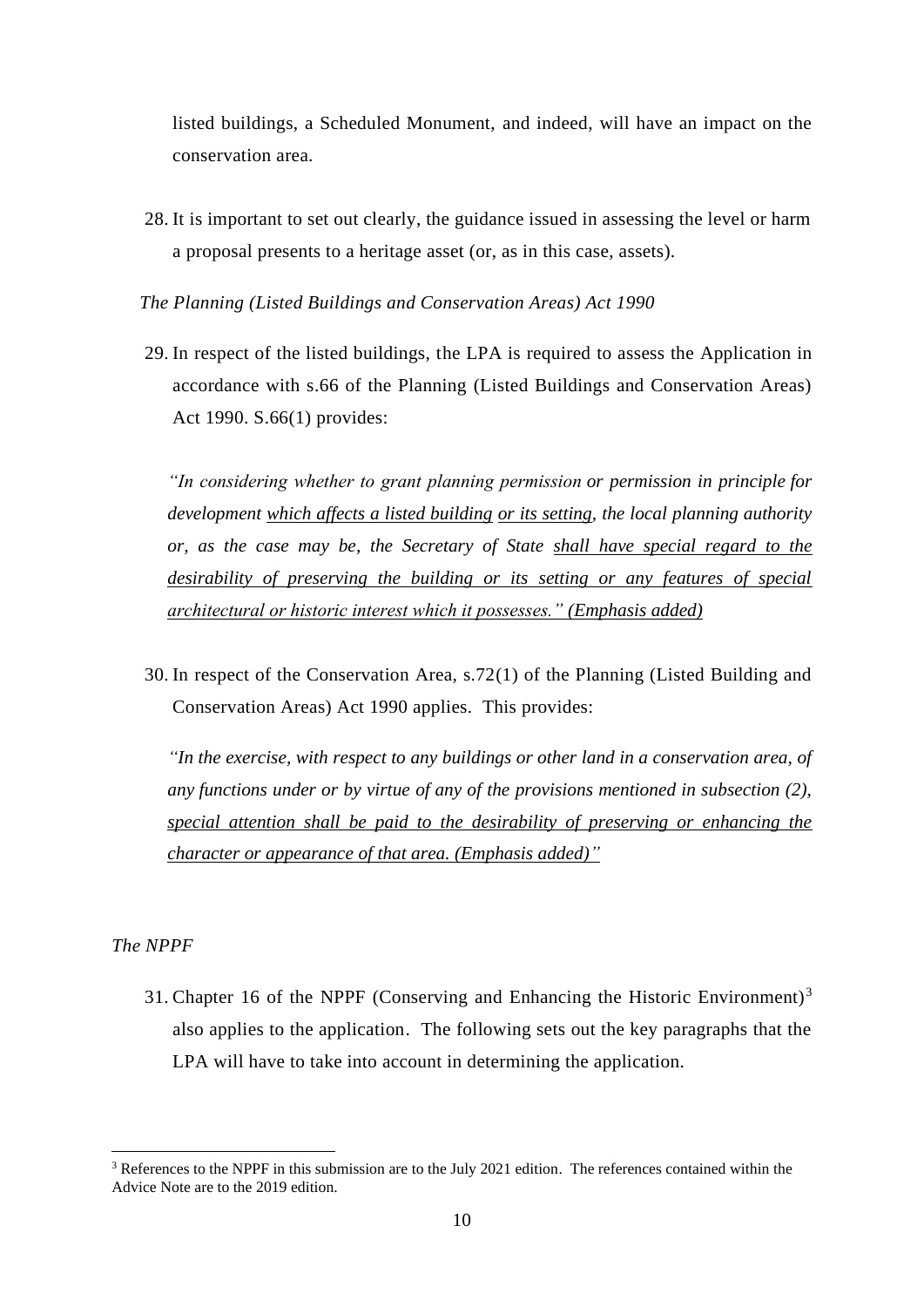- 32. Paragraph 199 of the NPPF makes it clear that *"When considering the impact of a proposed development on the significance of a designated heritage asset, great weight should be given to the asset's conservation (and the more important the asset, the greater the weight should be). This is irrespective of whether any potential harm amounts to substantial harm, total loss or less than substantial harm to its significance".(emphasis added)*
- 33. Paragraph 200 of the NPPF provides:

*Any harm to, or loss of, the significance of a designated heritage asset (from its alteration or destruction, or from development within its setting), should require clear and convincing justification. Substantial harm to or loss of:* 

- *a. a) grade II listed buildings, or grade II registered parks or gardens, should be exceptional;*
- *b. b) assets of the highest significance, notably scheduled monuments, protected wreck sites, registered battlefields, grade I and II\* listed buildings, grade I and II\* registered parks and gardens, and World Heritage Sites, should be wholly exceptional. (Emphasis added)*
- 34. Paragraph 201 of the NPPF goes on to set out how an application should be dealt with if a proposal will lead to substantial harm to (or total loss of significance of) a designated heritage asset. In short, permission should be refused *"…unless it can be demonstrated that the substantial harm or total loss is necessary to achieve substantial public benefits that outweigh that harm or loss, or all of the following apply:* 
	- *a) the nature of the heritage asset prevents all reasonable uses of the site; and*

*b) no viable use of the heritage asset itself can be found in the medium term through appropriate marketing that will enable its conservation; and* 

*c) conservation by grant funding or some form of not for profit ,charitable or public ownership is demonstrably not possible; and*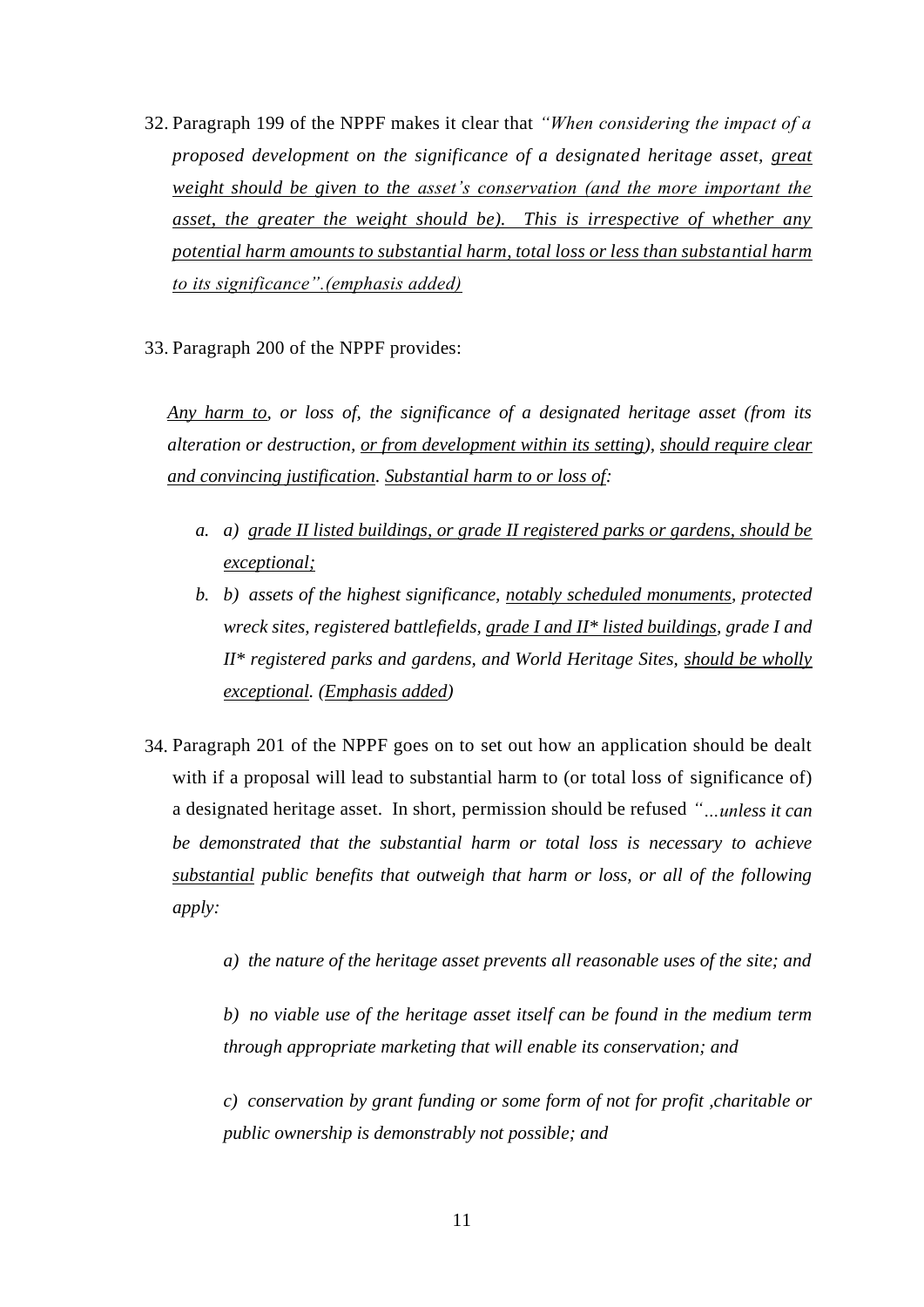*d) the harm or loss is outweighed by the benefit of bringing the site back into*  $\overline{u}$ *se*.

- 35. Paragraph 202 provides that where a development proposal will lead to less than substantial harm to the significance of a designated heritage asset, this harm should be weighed against the public benefits of the proposal including, where appropriate, securing its optimum viable use.
- 36. The Glossary to the NPPF provides a definition of heritage assets:

**Heritage asset:** A building, monument, site, place, area or landscape identified as having a degree of significance meriting consideration in planning decisions, because of its heritage interest. It includes designated heritage assets and assets identified by the local planning authority (including local listing).

37. It also defines the setting of a heritage asset:

*Setting of a heritage asset: The surroundings in which a heritage asset is experienced. Its extent is not fixed and may change as the asset and its surroundings evolve. Elements of a setting may make a positive or negative contribution to the significance of an asset, may affect the ability to appreciate that significance or may be neutral.* 

38. The Glossary to the NPPF also defines "significance" as follows:

*Significance (for heritage policy): The value of a heritage asset to this and future generations because of its heritage interest. The interest may be archaeological, architectural, artistic or historic. Significance derives not only from a heritage asset's physical presence, but also from its setting. For World Heritage Sites, the cultural value described within each site's Statement of Outstanding Universal Value forms part of its significance*.

*Planning Practical Guidance (PPG)*

39. PPG, paras: 006-008, reference ID: 18a-006-20190723 - 18a-008-20190723 (revised  $23^{\text{rd}}$  July 2019) (revised  $23^{\text{rd}}$  July 2019) sets out:

*What is 'significance'?*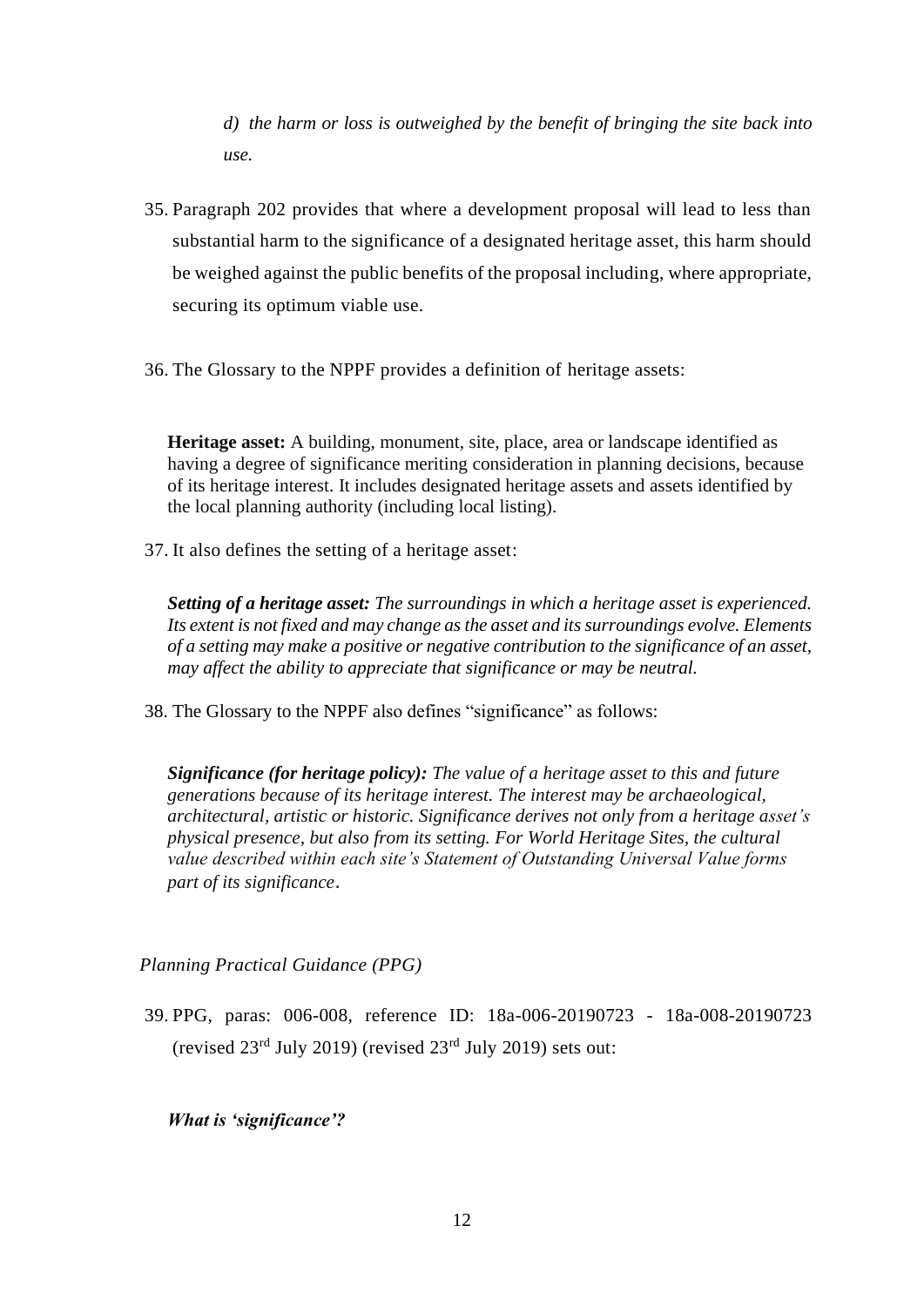*['Significance'](https://www.gov.uk/guidance/national-planning-policy-framework/annex-2-glossary) in terms of heritage-related planning policy is defined in the Glossary of [the National Planning Policy Framework](https://www.gov.uk/guidance/national-planning-policy-framework/annex-2-glossary) as the value of a heritage asse[t to this and](https://www.gov.uk/guidance/national-planning-policy-framework/annex-2-glossary)  future generations because of its heritage interest. Significance derives not only from a heritage asset's physical presence, but also from its setting.*

*The National Planning Policy Framework definition further states that in the planning context heritage interest may be archaeological, architectural, artistic or historic. This can be interpreted as follows:*

- *archaeological interest: As defined in the Glossary to the National Planning Policy Framework, there will be archaeological interest in a heritage asset if it holds, or potentially holds, evidence of past human activity worthy of expert investigation at some point.*
- *architectural and artistic interest: These are interests in the design and general aesthetics of a place. They can arise from conscious design or fortuitously from the way the heritage asset has evolved. More specifically, architectural interest is an interest in the art or science of the design, construction, craftsmanship and decoration of buildings and structures of all types. Artistic interest is an interest in other human creative skill, like sculpture.*
- *historic interest: An interest in past lives and events (including pre-historic). Heritage assets can illustrate or be associated with them. Heritage assets with historic interest not only provide a material record of our nation's history, but can also provide meaning for communities derived from their collective experience of a place and can symbolise wider values such as faith and cultural identity.*

*In legislation and designation criteria, the terms 'special architectural or historic interest' of a listed building and the 'national importance' of a scheduled monument are used to describe all or part of what, in planning terms, is referred to as the identified heritage asset's significance.*

*Paragraph: 006 Reference ID: 18a-006-20190723*

# *Why is 'significance' important in decision-making?*

*Heritage assets may be affected by direct physical change or by change in their setting. Being able to properly assess the nature, extent and importance of the significance of a heritage asset, and the contribution of its setting, is very important to understanding the potential impact and acceptability of development proposals (see [How can the](https://www.gov.uk/guidance/conserving-and-enhancing-the-historic-environment#assess-substantial-harm)  possibility [of harm to a heritage asset be assessed?\).](https://www.gov.uk/guidance/conserving-and-enhancing-the-historic-environment#assess-substantial-harm)*

*Paragraph: 007 Reference ID: 18a-007-20190723*

# *How can proposals avoid or minimise harm to the significance of a heritage asset?*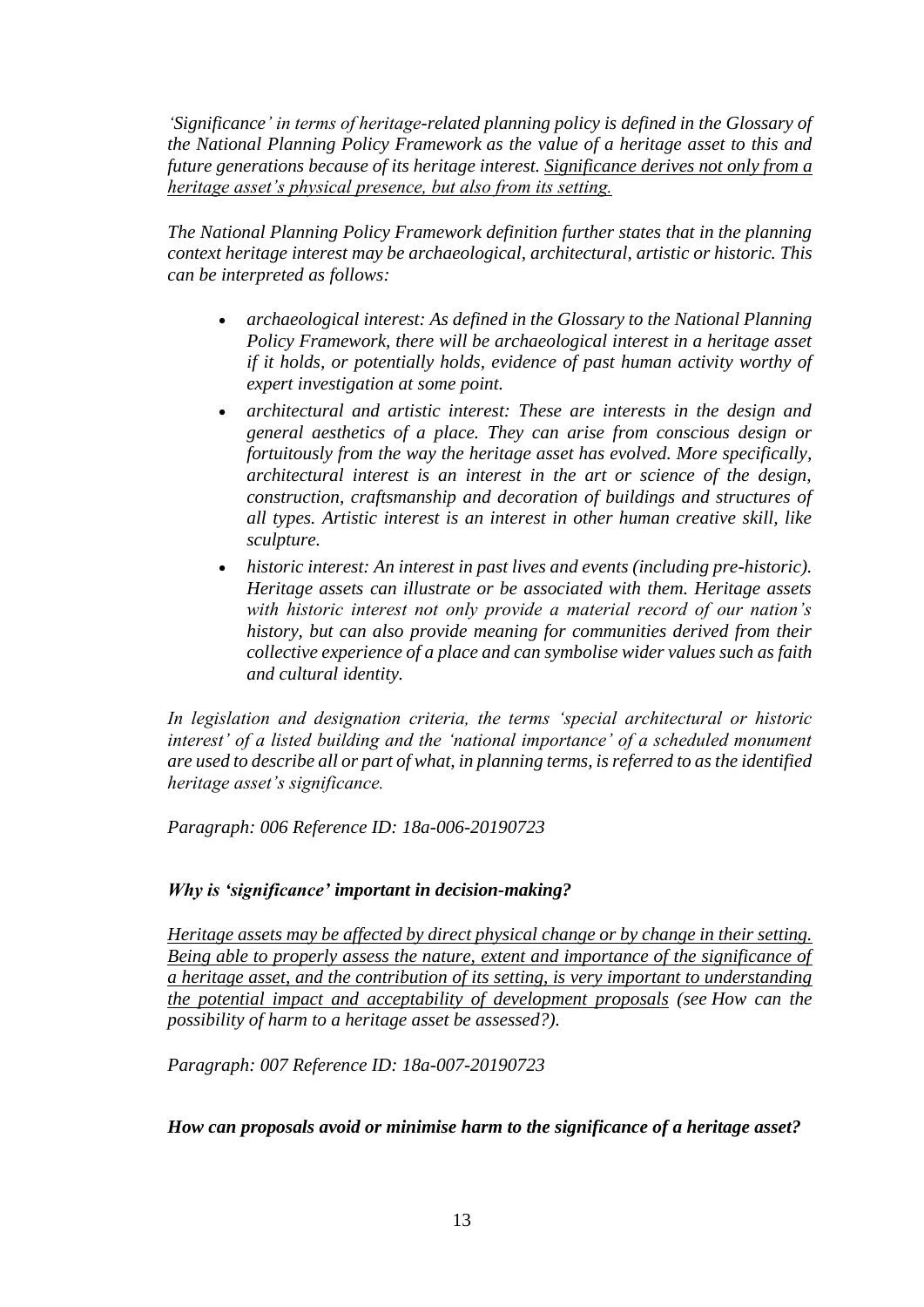*Understanding the significance of a heritage asset and its setting from an early stage in the design process can help to inform the development of proposals which avoid or minimise harm. Analysis of relevant information can generate a clear understanding of the affected asset, the heritage interests represented in it, and their [relative importance.](https://www.gov.uk/guidance/conserving-and-enhancing-the-historic-environment#significance)*

*Early appraisals, a conservation plan or targeted specialist investigation can help to identify constraints and opportunities arising from the asset at an early stage. Such appraisals or investigations can identify alternative development options, for example more sensitive designs or different orientations, that will both conserve the heritage assets and deliver public benefits in a more sustainable and appropriate way.*

*Further advice on assessing the significance of heritage assets can be found on [Historic](https://historicengland.org.uk/images-books/publications/gpa2-managing-significance-in-decision-taking/)  [England's website.](https://historicengland.org.uk/images-books/publications/gpa2-managing-significance-in-decision-taking/) (Emphasis added)*

*Paragraph: 008 Reference ID: 18a-008-20190723*

40. PPG, para:013, reference ID: 18a-013-20190723 provides:

*What is the setting of a heritage asset and how can it be taken into account?*

*The setting of a heritage asset is defined in the [Glossary of the National Planning](https://www.gov.uk/guidance/national-planning-policy-framework/annex-2-glossary)  [Policy Framework.](https://www.gov.uk/guidance/national-planning-policy-framework/annex-2-glossary)*

*All heritage assets have a setting, irrespective of the form in which they survive and whether they are designated or not. The setting of a heritage asset and the asset's curtilage may not have the same extent.*

*The extent and importance of setting is often expressed by reference to the visual relationship between the asset and the proposed development and associated visual/physical considerations. Although views of or from an asset will play an important part in the assessment of impacts on setting, the way in which we experience an asset in its setting is also influenced by other environmental factors such as noise, dust, smell and vibration from other land uses in the vicinity, and by our understanding of the historic relationship between places. For example, buildings that are in close proximity but are not visible from each other may have a historic or aesthetic connection that amplifies the experience of the significance of each.*

*The contribution that setting makes to the significance of the heritage asset does not depend on there being public rights of way or an ability to otherwise access or experience that setting. The contribution may vary over time.*

*When assessing any application which may affect the setting of a heritage asset, local planning authorities may need to consider the implications of cumulative change. They may also need to consider the fact that developments which materially detract from the asset's significance may also damage its economic viability now, or in the future, thereby threatening its ongoing conservation. (Emphasis Added)*

41. PPG para 18 deals with the possibility of harm to a heritage asset: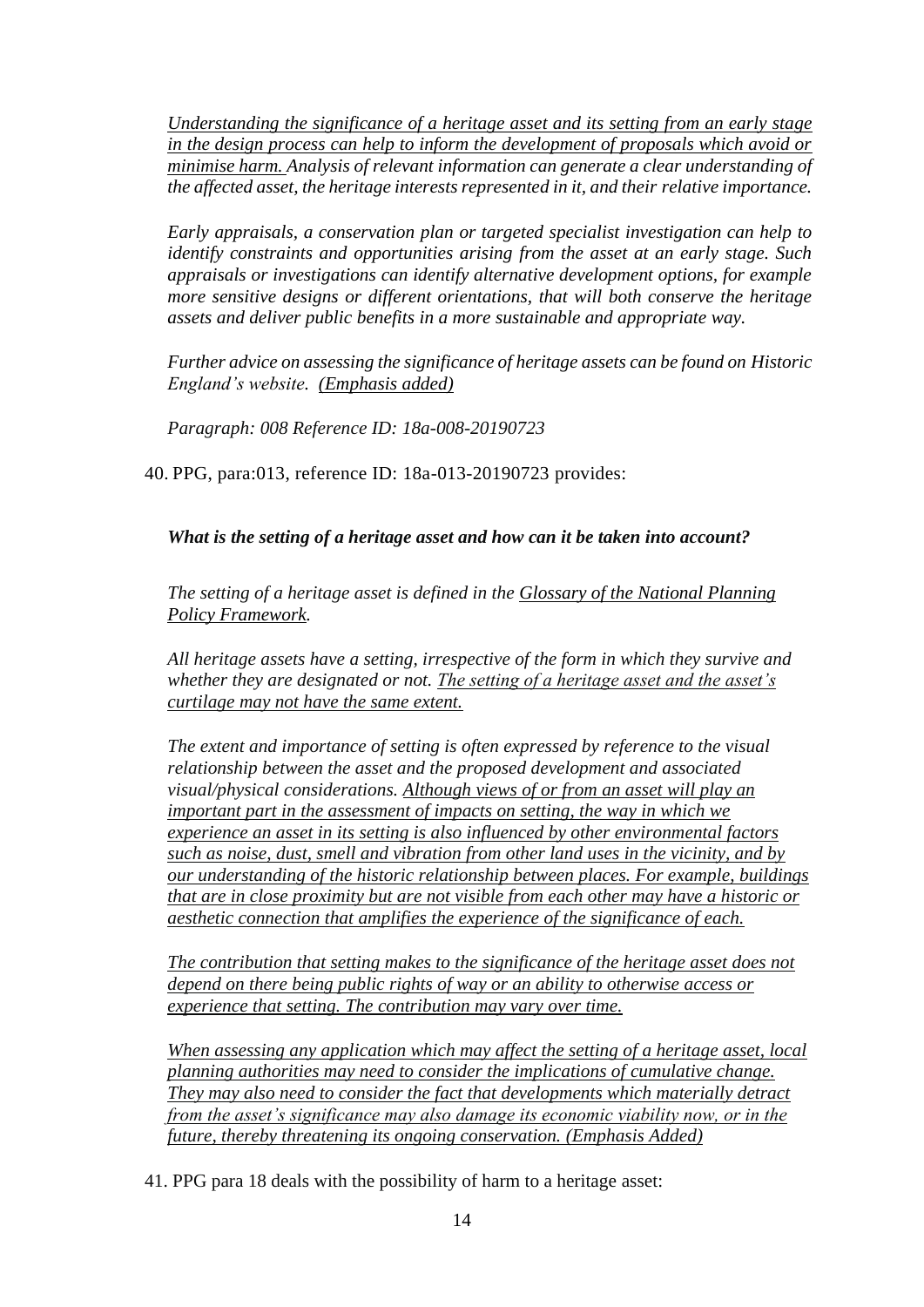# *How can the possibility of harm to a heritage asset be assessed?*

*What matters in assessing whether a proposal might cause harm is the impact on the [significance](https://www.gov.uk/guidance/national-planning-policy-framework/annex-2-glossary) of the heritage asset. As the National Planning Policy Framework makes clear, significance derives not only from a heritage asset's physical presence, but also from its setting.*

*Proposed development affecting a heritage asset may have no impact on its significance or may enhance its significance and therefore cause no harm to the heritage asset. Where potential harm to designated heritage assets is identified, it needs to be categorised as either less than substantial harm or substantial harm (which includes total loss) in order to identify which policies in the [National Planning Policy](https://www.gov.uk/guidance/national-planning-policy-framework/16-conserving-and-enhancing-the-historic-environment#para194)  [Framework \(paragraphs 194-196\)](https://www.gov.uk/guidance/national-planning-policy-framework/16-conserving-and-enhancing-the-historic-environment#para194) apply.*

*Within each category of harm (which category applies should be explicitly identified), the extent of the harm may vary and should be clearly articulated.*

*Whether a proposal causes substantial harm will be a judgment for the decision-maker, having regard to the circumstances of the case and the policy in the National Planning Policy Framework. In general terms, substantial harm is a high test, so it may not arise in many cases. For example, in determining whether works to a listed building constitute substantial harm, an important consideration would be whether the adverse impact seriously affects a key element of its special architectural or historic interest. It is the degree of harm to the asset's significance rather than the scale of the development that is to be assessed. The harm may arise from works to the asset or from development within its setting.*

*While the impact of total destruction is obvious, partial destruction is likely to have a considerable impact but, depending on the circumstances, it may still be less than substantial harm or conceivably not harmful at all, for example, when removing later additions to historic buildings where those additions are inappropriate and harm the buildings' significance. Similarly, works that are moderate or minor in scale are likely to cause less than substantial harm or no harm at all. However, even minor works have the potential to cause substantial harm, depending on the nature of their impact on the asset and its setting.*

*The National Planning Policy Framework confirms that when considering the impact of a proposed development on the significance of a designated heritage asset, great weight should be given to the asset's conservation (and the more important the asset, the greater the weight should be). It also makes clear that any harm to a designated heritage asset requires clear and convincing justification and sets out certain assets in respect of which harm should be exceptional/wholly exceptional (see [National](https://www.gov.uk/guidance/national-planning-policy-framework/16-conserving-and-enhancing-the-historic-environment#para194)  [Planning Policy Framework, paragraph 194\)](https://www.gov.uk/guidance/national-planning-policy-framework/16-conserving-and-enhancing-the-historic-environment#para194).*

*Paragraph: 018 Reference ID: 18a-018-20190723*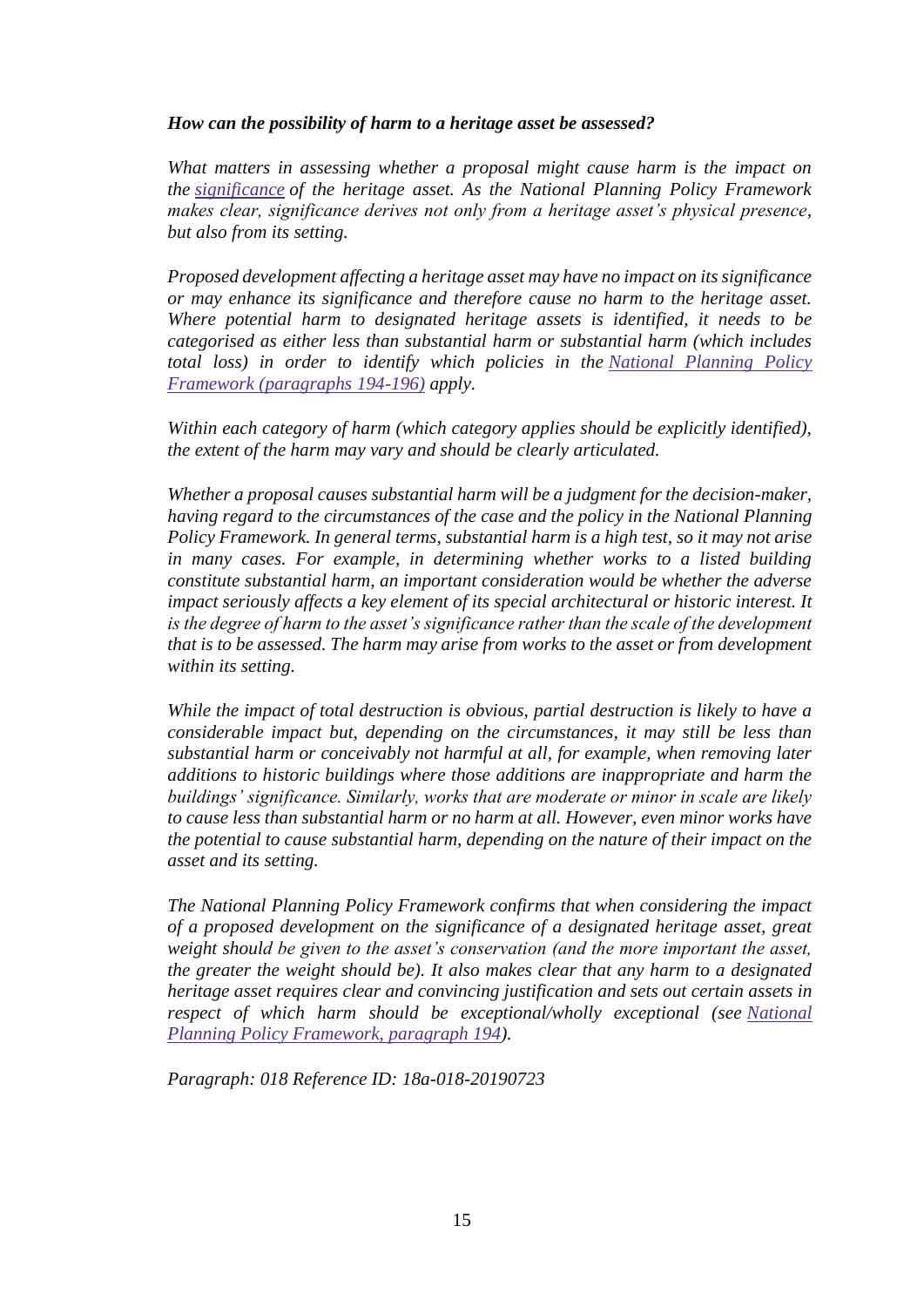42. Para 19 of the PPG deals with the possibility of harm to a conservation area:

#### *How can the possibility of harm to conservation areas be assessed?*

*[Paragraph 201 of the National Planning Policy Framework](https://www.gov.uk/guidance/national-planning-policy-framework/16-conserving-and-enhancing-the-historic-environment#para196) is the starting point. An unlisted building that makes a positive contribution to a conservation area is individually of lesser importance than a listed building. If the building is important or integral to the character or appearance of the conservation area then its proposed demolition is more likely to amount to substantial harm to the conservation area, engaging the tests in [paragraph 195 of the National Planning Policy Framework.](https://www.gov.uk/guidance/national-planning-policy-framework/16-conserving-and-enhancing-the-historic-environment#para195) Loss of a building within a conservation area may alternatively amount to less than substantial harm under paragraph 196. However, the justification for a building's proposed demolition will still need to be proportionate to its relative significance and its contribution to the significance of the conservation area as a whole. The same principles apply in respect of other elements which make a positive contribution to the significance of the conservation area, such as open spaces. (Emphasis added)*

*Paragraph: 019 Reference ID: 18a-019-20190723*

- *GPA2 – Managing Significance in Decision-Taking in the Historic Environment*
	- 43. Historic England has produced advice in respect of how to manage significance in decision-taking ("GPA2").
	- 44. The guidance applies to decisions taken in respect of both designated and nondesignated assets . The advice points out that *"Non-designated heritage assets include those that have been identified in a Historic Environment Record, in a local plan, through local listing or during the process of considering the application"* (Emphasis added) (see para 5 of GPA2).
	- 45. GPA2 is at pains to emphasise that an applicant for planning permission needs to understand: *"…the significance of any affected heritage asset, and, if relevant, the contribution of its setting to its significance"*(See para 4 of GPA2).
- *GPA3 – The Setting of Heritage Assets*
	- 46. Historic England has also produced advice in respect of assessing the setting of heritage assets ("GPA3").
	- 47. GPA3 provides important advice in respect of buried assets and setting. Page 4 of GPA3 discusses that *"… Buried archaeological remains may also be appreciated in*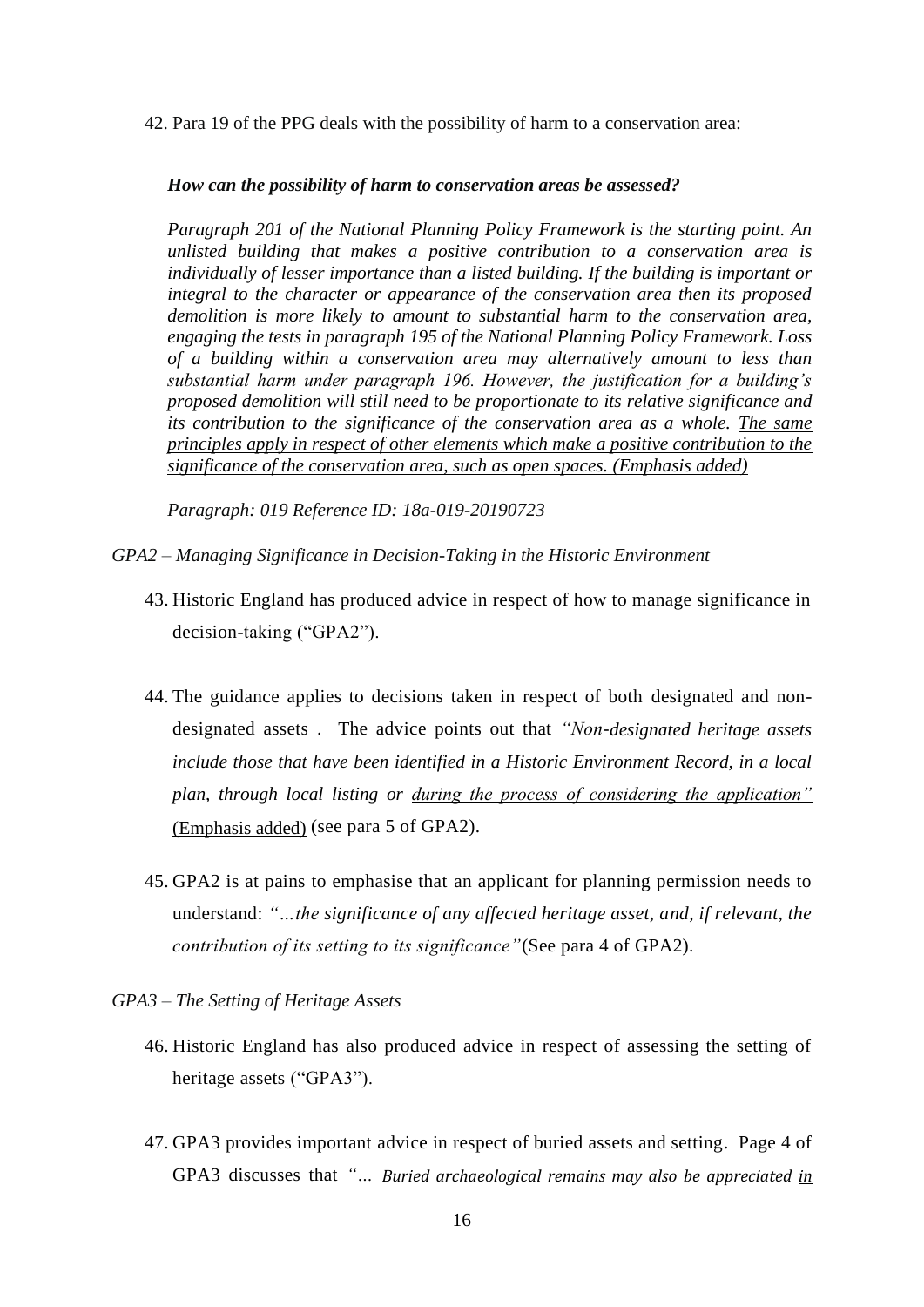*historic street or boundary patterns, in relation to their surrounding topography or other heritage assets or through the long- term continuity in the use of the land that surrounds them. While the form of survival of an asset may influence the degree to which its setting contributes to significance and the weight placed on it, it does not necessarily follow that the contribution is nullified if the asset is obscured or not readily visible. " (Emphasis added)*

### **The Society's Assessment of Harm**

- 48. The Society is concerned that the applicant does not appear to have fully understood the significance of the heritage assets potentially affected by the development. Abbey Fields provides an import part of the setting to a number of heritage assets and, indeed, should be considered as a non-designated heritage asset in its own right because of the role in plays in understanding the significance of the historical evolution of the Abbey and Town and, indeed, as a possible rare surviving example of a "Great Field", leading to an understanding as to how, historically, the lands around the Abbey and Town were organised and farmed.
- 49. Further concern is had by the Society as to the Officer's conclusion in the Advice Note that despite noting *"…that the impact on the Conservation Area, the Scheduled Monument and the complex of former Abbey buildings, notably the Major or Minor barns could be considered to err towards "substantial harm…"* she deferred to the view on harm set out in the applicant's Heritage Statement.
- 50. The Society, as acknowledged in the Addendum Advice, has a good understanding of the morphology and overall heritage interest of the Town. It has a good understanding as to the link between the site, local heritage assets and the surrounding landscape. It is correct, as identified in the Addendum Advice, that *"…it is difficult to appreciate the visual qualities and uniqueness of the application site.." "…without some knowledge of the town and its development from an early settlement".* This knowledge is vested within the Society and the local community and appears to be lacking, or extremely limited, in the assessments carried out on behalf of the applicant. Notwithstanding that it is not akin to a "statutory consultee", the Society is surprised that it was not approached by the applicant at an early stage (or at all) to discuss the site and the local historical context.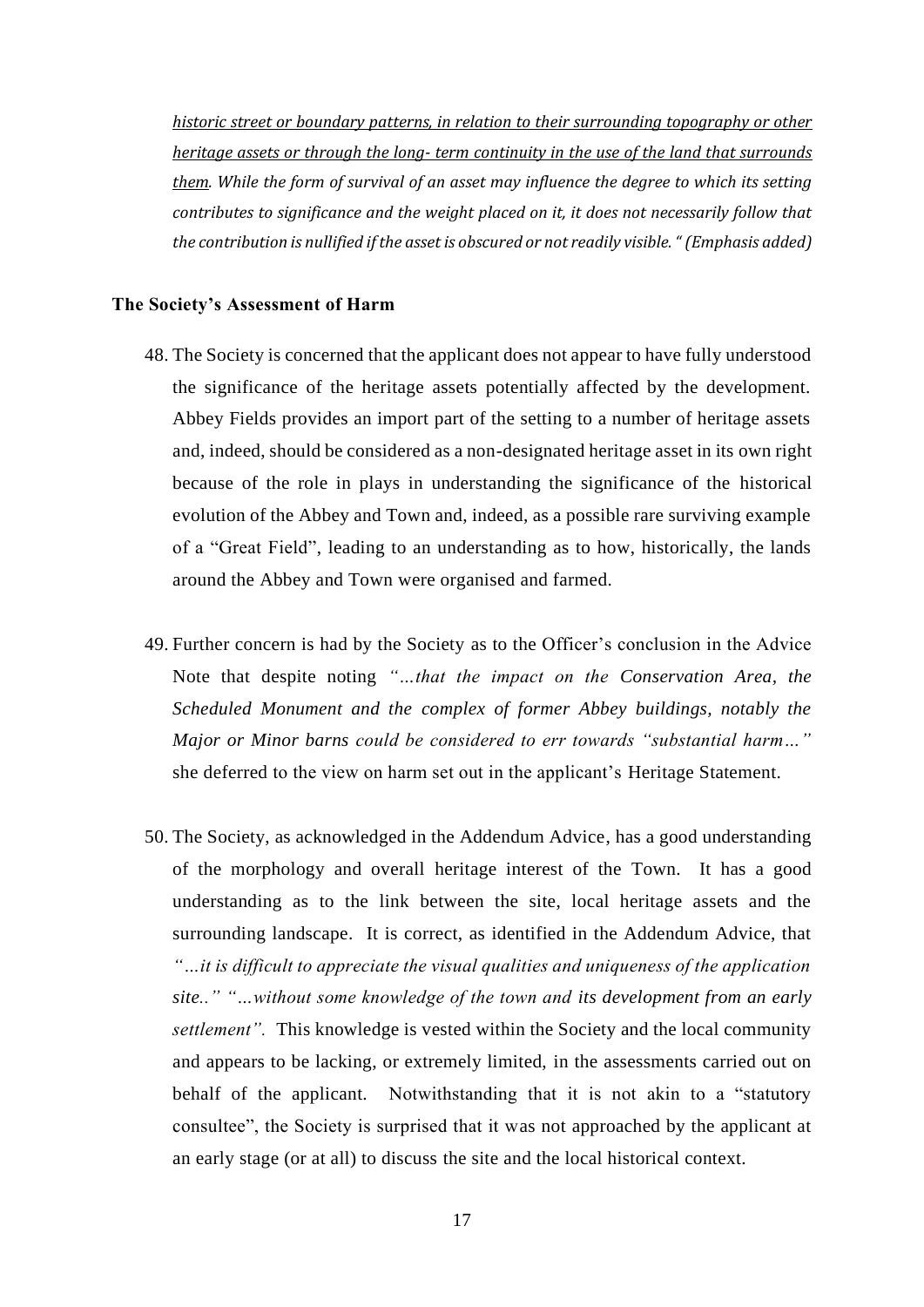51. Given it's acknowledged expertise, the Society feels competent and informed enough to put forward its own, differing, view of the level of harm. This view and assessment is supported by Mr. Harrison and should, indeed, be fully considered by both the Conservation and Design Team and, indeed, the LPA before any decision on permission is made.

### *The Designated Heritage Assets Affected*

- 52. Paragraph 1.2 of the Society's Assessment ("the Assessment") identifies the designated heritage assets it considers to be affected by the application. These include a Scheduled Monument ("Faversham Abbey"), the Faversham Town Conservation Area and Abbey Farm – which comprises a group of significant listed buildings including one Grade I and three Grade II\* buildings.
- 53. The Assessment identified the area considered and then summarises the historical context of the area local to the site (Sections 3 and 5). In Section 6, it sets out the significance of the heritage assets (this is not understood to be disputed).
- 54. Section 7 sets out the Assessment, undertaken with *R(oao of Bedford Borough Council) v SSfCLG [2013] EWHC 2847 (Admin)* in mind. *Bedford* is often referred to as setting a "high bar" in terms of being able to identify substantial harm. This does not, however, equate to it being impossible to identify substantial harm to a heritage asset arising from a planning proposal.
- 55. Para 18 of the PPG (set out above) was issued following the decision in *Bedford*. Again, whilst it highlights that "substantial harm" is a high test, that again does not equate to it being impossible to identify substantial harm in all cases. The PPG does not, in the Society's view, set the test as high as the decision in *Bedford<sup>4</sup>*, however, in assessing the level or harm, the Society has followed the text set by *Bedford*.

<sup>4</sup> It is understood by the Society that this tension between *Bedford* and the PPG has been considered recently in respect of the Holocaust Memorial in central London, which is the subject of a statutory review in which the Court may well issue further guidance in respect of the tension between the two tests.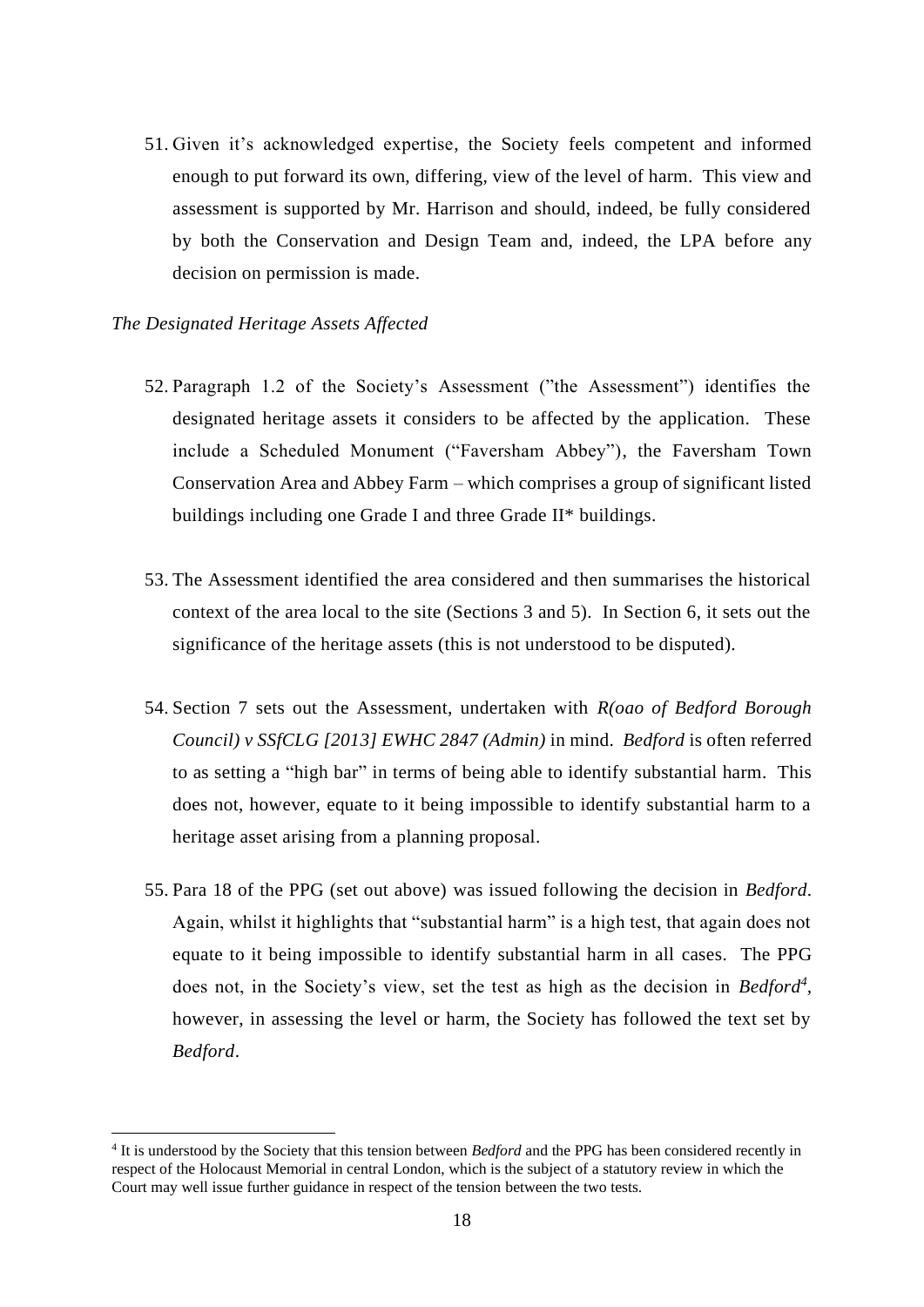56. In their assessment, the Society has reached the following conclusions (see Sections 7-8 of the Assessment):

# *The Conservation Area, the Southeastern Field and Abbey Fields*

- a. The Conservation Area, the field to the South East of Abbey Farm (within the Conservation Area) and Abbey Fields present a sole surviving example of the medieval Town's relationship with its ancient arable setting – allowing a "unique" fragment of the Town's pre-industrial revolution setting to be experienced. The "open lands" currently found here maintain the same relationship to Faversham Abbey and its precinct as they did in medieval times.
- b. The Abbey Farm group of listed buildings retain their historic relationship with Abbey Fields, this being the remaining "sweep" of Abbey Farm's agricultural lands.
- c. The scale of the surviving landscape confirms the extensive nature of monastic agriculture and assists in enhancing the understanding of the Abbey Farm's purpose. The farm buildings can be seen in their historic setting, reflecting both their historic and present importance.
- d. It is important that the South Eastern field and Abbey Fields remain as a single open space for the purposes of:
	- i. Demonstrating the relationship of the Conservation Area's medieval and post-medieval core – extending to the mid-19<sup>th</sup> Century.
	- ii. The open space forms the last surviving example of the historic relationship between the town and the surrounding fields.
- e. Allowing the application to come forward would vitiate the significance of these combined heritage or very much reduce it. This is a paradigm example of "substantial harm".

## *Abbey Fields as a Non-Designated Heritage Asset*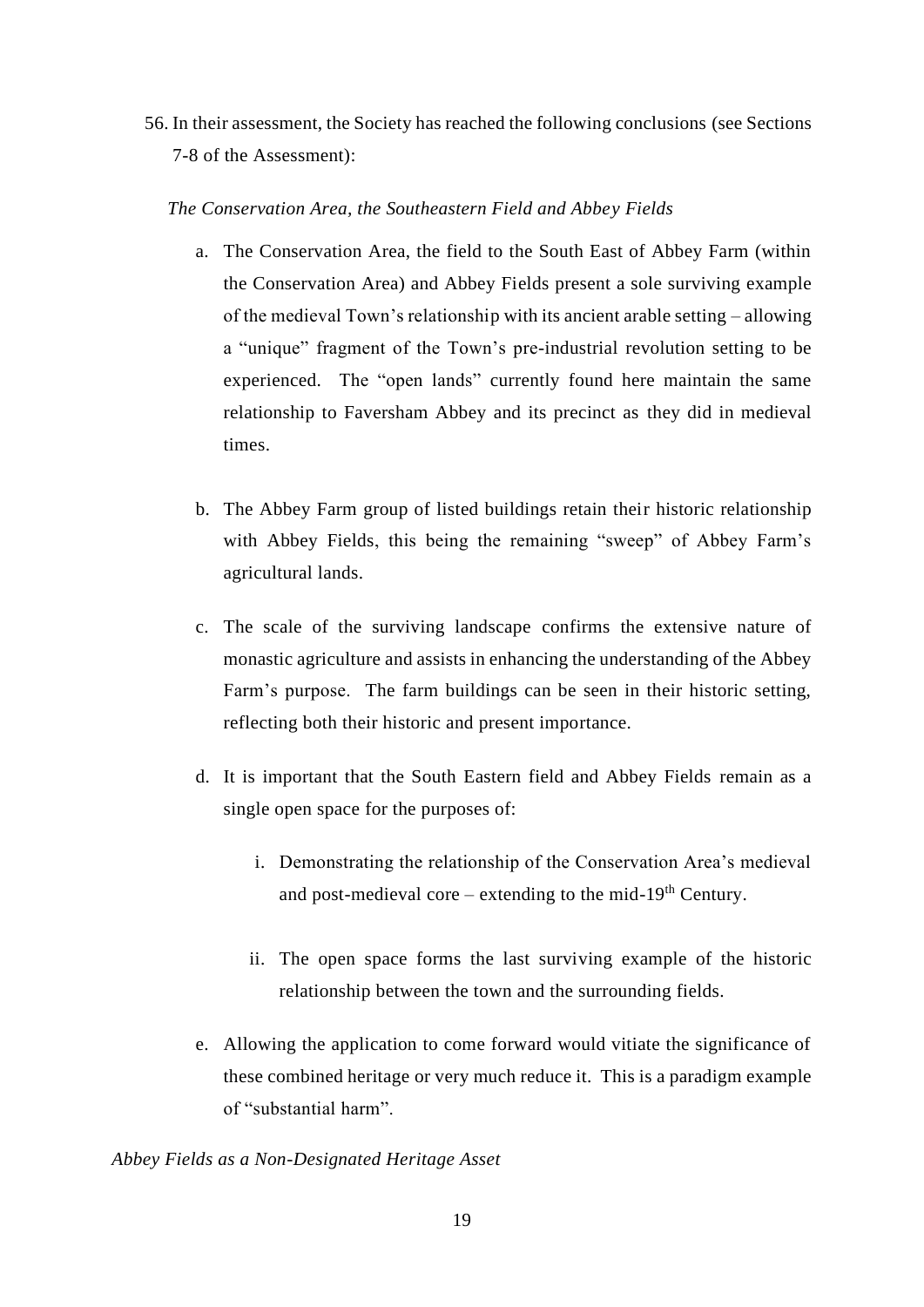- f. Abbey Fields should be recognised as a Non-Designated Heritage Asset
- g. Development within the Abbey Fields would interfere seriously with and change the existing spatial characteristics of Abbey Fields, undermining its contribution to fully understanding the historic and spatial character of the Town and Conservation Area. It would also destroy Abbey Fields' value as a heritage asset in its own right.
- h. Development would eliminate the last possibility of experiencing an ancient continuity between the historic Town and Abbey and the wider landscape. This relationship has been lost everywhere else in Faversham and so is an important setting it understanding and enhancing the conservation area.
- i. Reducing the open space through development so that just the South Eastern Field remained, removes Abbey Fields from its role as the historic setting for Faversham Abbey, Abbey Farm and the Conservation Area.
- j. Again, this amounts to substantial harm as it has a serious and adverse impact on the significance of the heritage assets and Abbey Fields themselves.

#### *Public Benefits*

57. In light of the detrimental effect of the application on the heritage assets, the Society fails to see how the public benefits outweigh the harm done (in the event that less that substantial harm is identified). See Section 9 of the Assessment.

#### **Assessing the Application**

58. The LPA will have to, in due course, weigh up this application in respect of a number of material considerations. In respect of the impact on heritage assets, the Society submits that there is sufficient case here to reject the application on the substantial harm it poses to the significance of the heritage assets. The erosion of Abbey Fields as the clearest indication of the historic setting of the Scheduled Monument, the Conservation Area and Abbey Fields itself clearly undermines the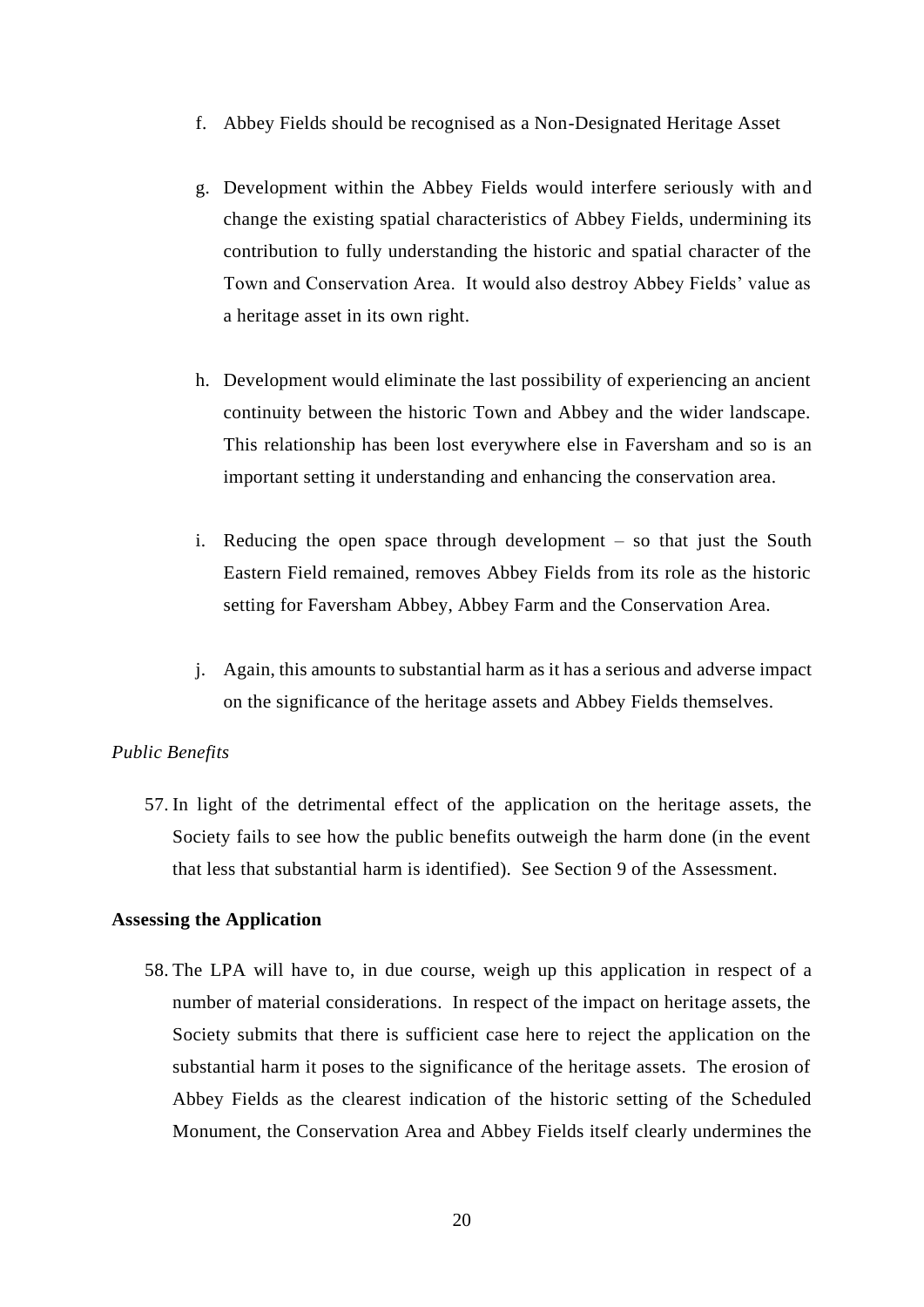significance of the heritage assets by vitiating or much reducing the ability to understand them within the context of their historical setting.

- 59. Any judgment the LPA reaches will have to be based on a robust assessment. That assessment appears to be missing from the material provided by both the Applicant and the Conservation and Design Team to date. Indeed, reading the narrative of the assessment provided by the Conservation and Design Team to date does not fill the Society with confidence that a robust assessment of the impact on the historic environment has been carried out.
- 60. Rather, the Conservation and Design Team appear to have identified issues that should be considered as posing "substantial harm", but have gone on to defer to the applicant on these matters. No fully independent assessment to assist the LPA appears to have been carried out.

## **Conclusion**

- 61. Whilst it is accepted that the level of harm assessment that the LPA is required to carry out in considering the application is a matter of planning judgment, the Society has been concerned, throughout this application, as to whether or not there has been any real understanding of the significance of the site to the historic environment and the contribution it makes to understanding the establishment of the Abbey, the development of the Abbey Precinct and surrounding town.
- 62. Whilst appreciating that there has been modern development around the Scheduled Monument and heritage assets, the application presents the permanent removal of a significant area of open countryside that formed part of the original setting of the Abbey, the monastic farm and original outlook of the medieval town. The loss of the historic setting of such locally (and nationally) significant heritage assets cannot be outweighed by the public benefits claimed to be gained from the application. The mitigations suggested in the Addendum Advice are, with respect, worthless in terms of protecting the historic setting.
- 63. There are, of course, in the Society's view (and those of others who have commented on the application) other reasons as to why the application should be